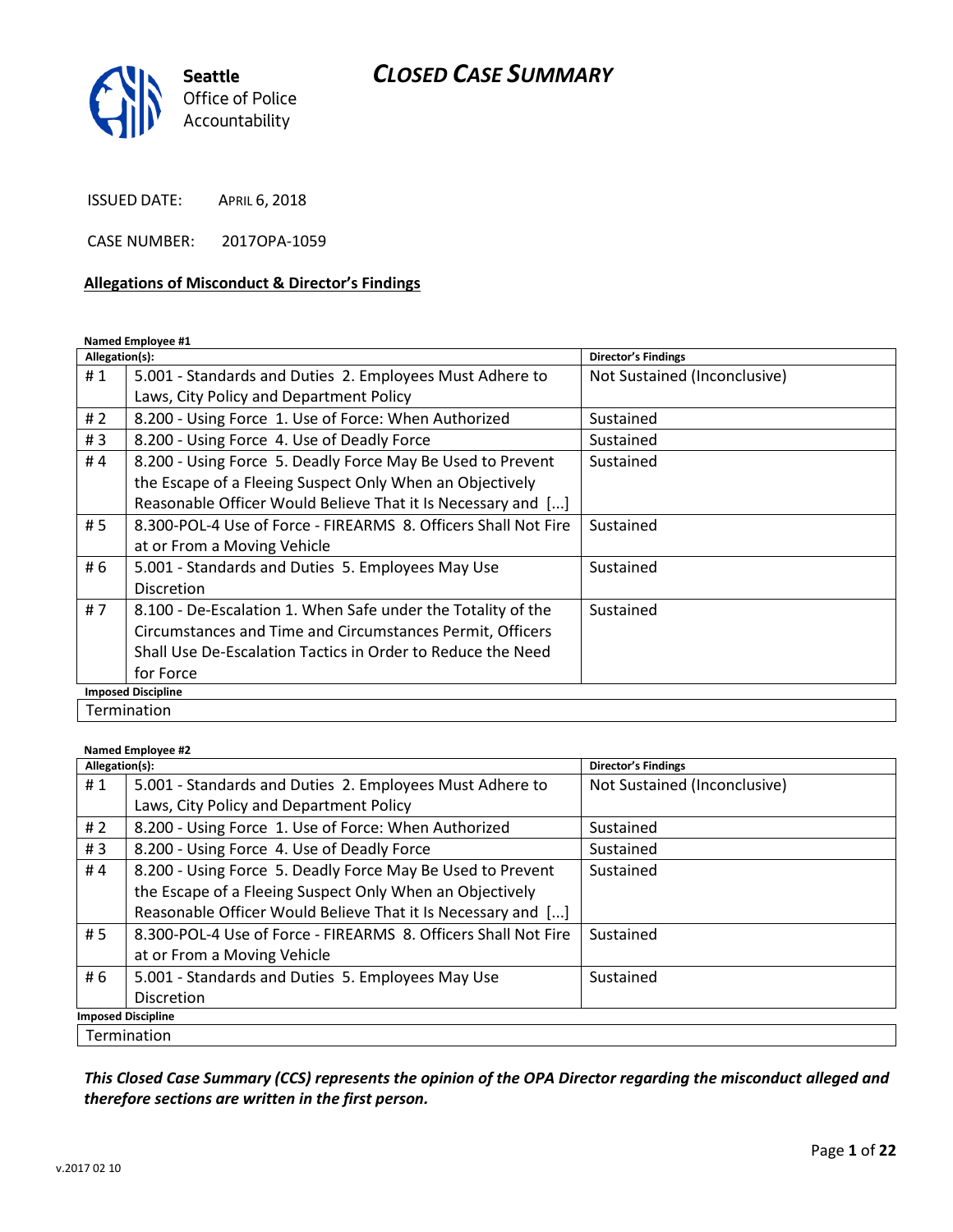

OPA CASE NUMBER: 2017OPA-1059

#### **EXECUTIVE SUMMARY:**

The Named Employees and two witness officers responded to a suspicious vehicle call in the alley behind a building. As the officers approached the subject car, at least two persons got inside. Named Employee #1 stepped in front of the vehicle and the vehicle moved forward. Named Employee #2 ran towards the vehicle and fired her handgun into the driver's side window. Named Employee #1 moved to the side of the vehicle and fired his rifle, also at the driver's side window area. Both Named Employees fired multiple rounds in this first volley. The vehicle crashed into a wall of a building and then started driving away again. The Named Employees fired multiple additional rounds at the vehicle as it drove away. There were three passengers in the vehicle at the time. These actions by the Named Employees appeared to be potentially in violation of Department policy and law.

#### **STATEMENT OF FACTS:**

#### **A. Facts Preceding the Use of Force**

On October 8, 2017, a civilian witness called 911 to report what he perceived to be suspicious activity that was being engaged in by several individuals that were in and around a parked car. This car was situated in the alley just west of (and behind) his apartment building. He stated that the occupants, who he identified as two white men, were smoking out of a glass pipe. He stated that a third white male had run from the car, but he later told the dispatcher that this individual had returned to the scene. When the dispatcher asked the witness whether he observed any weapons, he stated: "well actually, this is sort of funny. What caught my attention is I thought I saw the one in the front seat loading and unloading a .38." He later said, however, that he could not be sure if it was a gun. He said that it could have been a phone. He also stated that one of the other males had what appeared to be a six-inch knife or a screwdriver in his hand. Later in the call, he identified that one of the passengers who he believed was a male was actually a woman. He remained on the phone with 911 until the officers arrived at the scene and the eventual shooting occurred.

Named Employee #1 (NE#1) and Witness Officer #1 were partners and were riding together in the same patrol vehicle. They heard the radio transmissions and responded to the location. The license plate that was provided for the subject car was the same as that for a potentially stolen vehicle that had fled from them two nights earlier. This incident, which was not reported by either officer, was investigated in a separate OPA case (2017OPA-1101).

Named Employee #2 (NE#2) and Witness Officer #2 were partners and riding together in the same patrol vehicle. NE#2 and Witness Officer #2 offered to back NE#1 and Witness Officer #1 in their response to the alley. Both NE#2 and Witness Officer #2 were aware that the subject vehicle had previously fled from NE#1 and Witness Officer #1.

As the officers proceeded to the location of the subject car, they received updates from the dispatcher and on their Mobile Data Terminal (MDT) systems. The officers were informed that the car's occupants were potentially using drugs and that a witness believed that he had seen one individual loading and unloading a firearm. The call was updated to make clear that the witness was unsure whether the individual actually had a gun.

NE#1 and Witness Officer #1 drove down the alley. They eventually neared the subject car and used their spotlight to illuminate it. NE#2 and Witness Officer #2 were driving behind them. At that time, another officer radioed regarding these officers' location. However, this other officer was not informed of their location, even after the officers found the subject car. When the officers neared the car, the subject's mother was in front of the car and the hood of the car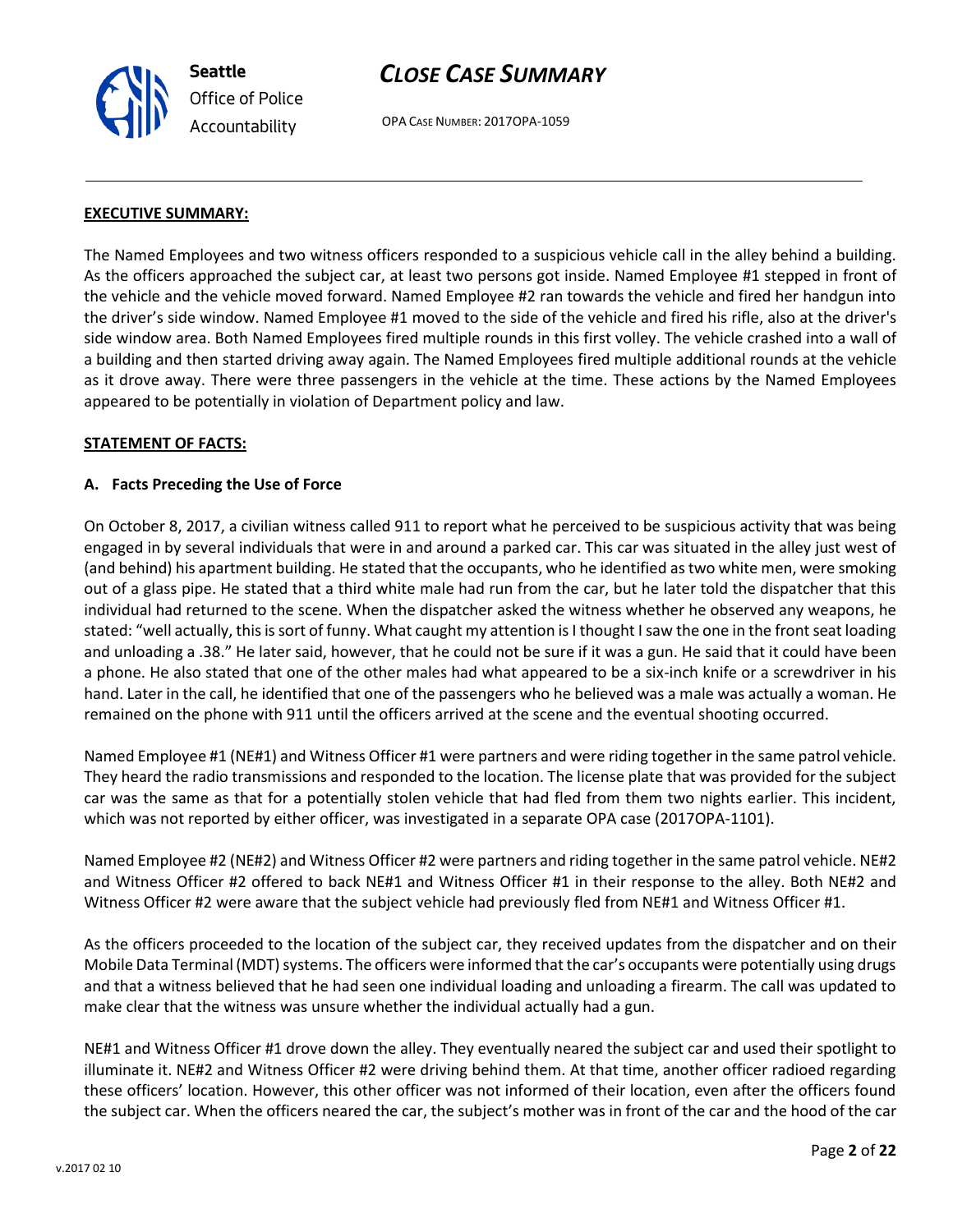

*Office of Police Accountability*

# *CLOSE CASE SUMMARY*

OPA CASE NUMBER: 2017OPA-1059

was raised. She ran around the side of the car and the subject came to the front of the car. He lowered the hood and then ran around to the driver's side. At this point the officers approached the car, setting in motion the incidents that led to the shooting.

### **B. The Use of Force and Aftermath**

The officers' response to this incident was captured by both In-Car Video (ICV) and Body Worn Video (BWV). The clearest and most relevant recordings are NE#1's and Witness Officer #1's front ICV and the BWV for both NE#1 and NE#2.

The video depicts the officers' search for the car and shows the instant when they locate it. The patrol vehicle stops, the doors open and close, and NE#1, who is armed with an AR-15 rifle, runs up towards the car. NE#1 and Witness Officer #1 can be heard saying "Seattle Police" and "stop." NE#1 runs directly in front of the car with his rifle pointed towards the front windshield. NE#2 is seen running towards the car from NE#1's back right. NE#2 is armed with a handgun. When NE#1 is approximately a foot away from the front of the car and approximately one second after he arrived at that location, the car juts out, stops, and then pulls out and to the right (northbound). When the car initially juts out, NE#1 places his left hand on the front hood. As it pulls out and starts driving north up the alley, he steps around the left side of the car. The car does not appear to make contact with any other part of NE#1's body. At this point, NE#1 and NE#2 fire multiple rounds into the driver's side window of the car, shattering the glass. As the car pulls by them to the north, they fire multiple additional rounds into the left side and rear of the car. The car then crashes into the cement wall of an apartment building. The Named Employees cease shooting at that point. The car stops for a moment and then the back lights illuminate. It reverses for an instant and then comes again to a full stop. The car then pulls forward driving northbound down the alley to the intersection. As the car drives away, the Named Employees both fire multiple rounds into the rear of the car. The officers run back towards their vehicles and drive in pursuit of the car.

NE#1 fired his AR-15 16 times in total. NE#2 fired her handgun 11 times in total. The timing between the first and last shot of the first volley was 2.432 seconds. The timing between the last shot of the first volley and the first shot of the second volley was 3.76 seconds. The timing between the first and last shots of the second volley was 2.209 seconds.

As discussed above, as the shooting unfolded, the civilian witness who had initially called 911 remained on the line with the dispatcher. During the call, the witness said that the subject "tried to run over the policeman." He then told the dispatcher that "the cops are shooting at them with rifles." He also stated that the car "ran into the building" and that he "guess[ed] that they got away." He opined that the "officers fired close to 20 shots."

After they were unable to find the vehicle, the involved officers returned to the scene. Other officers, including supervisors, then responded. In addition, given that the officers had discharged their weapons, the Department's Force Investigation Team (FIT) rolled out to the scene to investigate the force. FIT performed a preliminary investigation, including identifying evidence and doing walkthroughs at the scene with the involved officers. Both NE#1 and NE#2 received *Garrity* warnings at their attorney's request prior to doing the walkthrough. Video of the incident was collected and was reviewed by FIT and OPA representatives at the FIT office.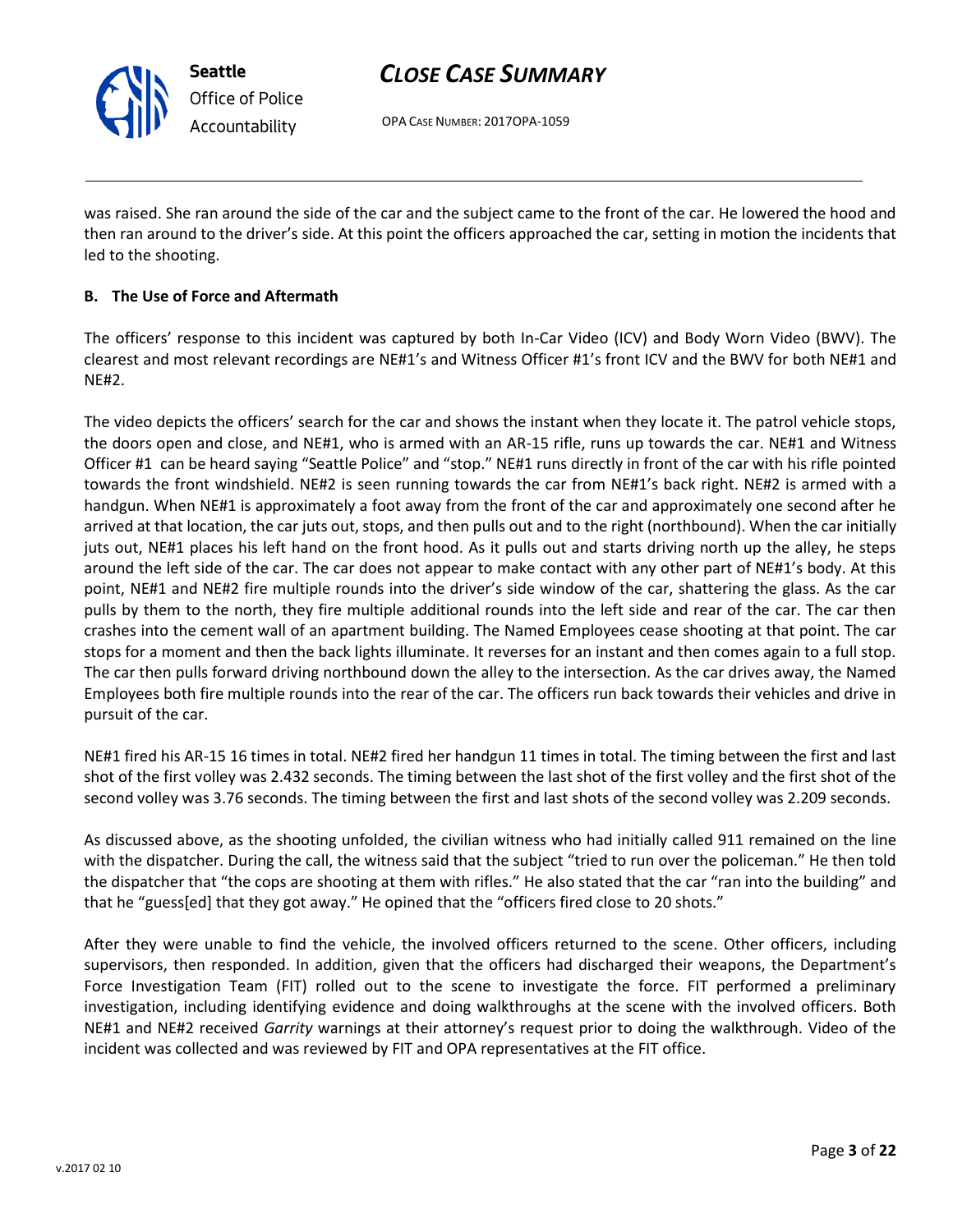

OPA CASE NUMBER: 2017OPA-1059

Several days after the incident, on October 13, 2017, the subject and the subject's mother were arrested in Everett, Washington. The subject had two gunshot wounds to his back and the subject's mother had shrapnel wounds to her leg. The third occupant of the car was not located.

#### **C. Criminal Referral, Investigation, and Decline Notice**

After the video of the incident was reviewed, it was determined collectively by FIT and OPA that the Named Employees had engaged in potential serious misconduct. As a result, this matter was referred to OPA by the former FIT Captain. OPA, in consultation with SPD command staff, then referred this matter for criminal investigation.

The shooting was investigated by SPD's Homicide Unit. The assigned criminal investigator scheduled interviews of the Named Employees on October 9, 2017. On that day, their representative from the Seattle Police Officer's Guild (the "Guild") requested that the Named Employees be provided with *Garrity* warnings. A lieutenant assigned to the Homicide Unit did so. The Named Employees' interviews were rescheduled for the following day. When the Named Employees returned, they were read Miranda warnings and, during their recorded interviews, both declined to answer any questions regarding this case and their conduct.

The criminal investigator reviewed the statements that had been previously generated and then conducted recorded interviews of Witness Officer #1 and Witness Officer #2. The criminal investigator also reviewed the 911 calls concerning the incident and decided to interview the civilian witness who had called 911 and recounted observing the shooting.

The criminal investigator also interviewed the subject and the subject's mother. The subject stated that he was shot but would not answer any further questions (he purportedly told the interviewing officers "go fuck yourself") and requested a lawyer. The subject's mother answered several questions that placed her at the scene and in the subject vehicle. She stated that there was a third person in the vehicle, but she did not provide the identity of that person. She indicated, however, that this third person was not injured or deceased. She then requested an attorney and the interview was terminated.

The criminal investigator completed his investigation and provided it to the Assistant Chief for Investigations on October 16, 2017. The case file was then provided to the King County Prosecuting Attorney's Office (KCPAO) for review. On October 19, 2017, the KCPAO Criminal Chief sent email to SPD's Senior Legal Counsel that constituted a "decline to file any criminal charges."

#### **D. FIT Investigation**

On October 23, 2017, given the decline by the KCPAO, the former FIT Captain ordered that the FIT investigation proceed and that the assigned detectives go forward with interviews.

FIT interviewed NE#1 twice and NE#2, Witness Officer #1, and Witness Officer #2 once. FIT also obtained statements from a number of other officers (some written and some emailed) concerning their involvement in the case. None of these officers possessed any firsthand knowledge of the incident.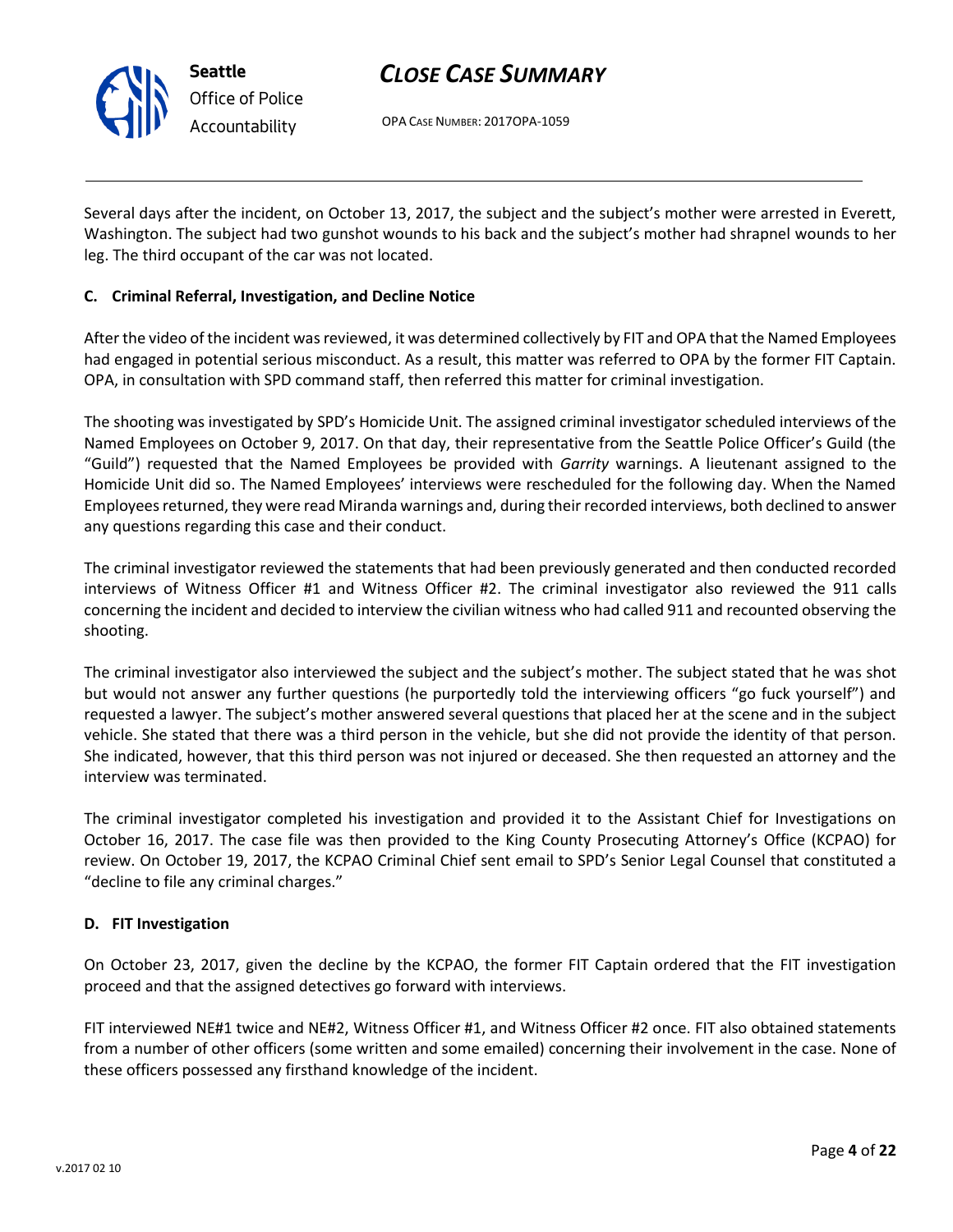

**Seattle** *Office of Police Accountability*

OPA CASE NUMBER: 2017OPA-1059

FIT also interviewed six civilians that FIT deemed "primary witnesses" to the shooting, 39 civilians that were deemed "secondary witnesses," and eight civilians that were deemed "non witnesses." Of note, three of the civilians raised concerns with the shooting and, particularly, with the number of shots fired by the Named Employees. All three were included as Complainants in this case.

FIT interviewed the civilian witness who initially called 911. This witness said that he observed three individuals in and around the car, including the subject, the subject's mother, and another white male passenger. The witness said that this second male was the individual who he believed was handling a firearm. The witness further described seeing the individuals smoking from a "meth pipe." The witness recounted seeing the officers approach the car and that the subject then "floored it and stepped on the gas" and NE#1 jumped to the right. He then saw the officers start firing. He heard approximately 20 shots before the car drove out of the alley. In an email to a FIT detective, the witness stated that: "with all the upset about the shooting I was probably the closest bystander and I never felt danger from the officers [sic] actions, felt no need to drop to the floor. The officers looked very professional and in control. The actual shooting was focused and contained."

The subject also agreed to an interview with FIT. That interview occurred on December 18, 2017. The subject told FIT that he was frightened when he saw the police approach his car. He did not want to be arrested and intended on fleeing. When he saw NE#1 pointing a rifle at his face, he pulled the car forward "just a couple inches." He stated that his intent was to get NE#1 to move out of the way, not to harm anyone. When NE#1 did move back and out of the way, the subject said that he pulled past him. He then heard gunshots and he ducked his head. He stated that he ran into the wall and no longer heard gunshots. He then put the car in drive and moved forward. The subject stated that while there were drugs in the car, none of the occupants had a firearm. He stated that he was shot twice in his back and his mother had shrapnel in her legs. He told FIT that they should not be worried about injuries to anyone else that might have been in the car.

FIT retained a forensic video expert to perform an analysis of the involved officers' video. That analysis was completed on February 9, 2018, and the final FIT investigatory file was submitted to the Force Review Unit on that same day.

## **E. FRB Proceedings**

On March 6, 2018, this matter was reviewed by the Department's Force Review Board (FRB). FRB was generally limited to a review of the officers' tactics and decision-making given that the force had already been referred to OPA for investigation. FRB did, however, evaluate NE#1's potential failure to de-escalate this matter, as this was not one of the allegations initially referred to OPA.

FRB, which is comprised of representatives from Patrol, Investigations, the Audit Policy and Research Section, and the Crisis Response Team, found that the tactics employed by all of the involved officers were inconsistent with the Department's training and expectations. With regard to NE#1, the FRB further found that he failed to de-escalate this matter prior to using force and that his tactics increased the need to use force in this case. The FRB referred their finding concerning this failure to de-escalate to OPA and this allegation was added to OPA's investigation. OPA sent NE#1 new five-day and 30-day notices, as well as a new five-day interview notice. NE#1 was re-interviewed concerning this newly added allegation.

The final version of FRB's findings had not been issued as of the submittal of this Director's Certification Memo.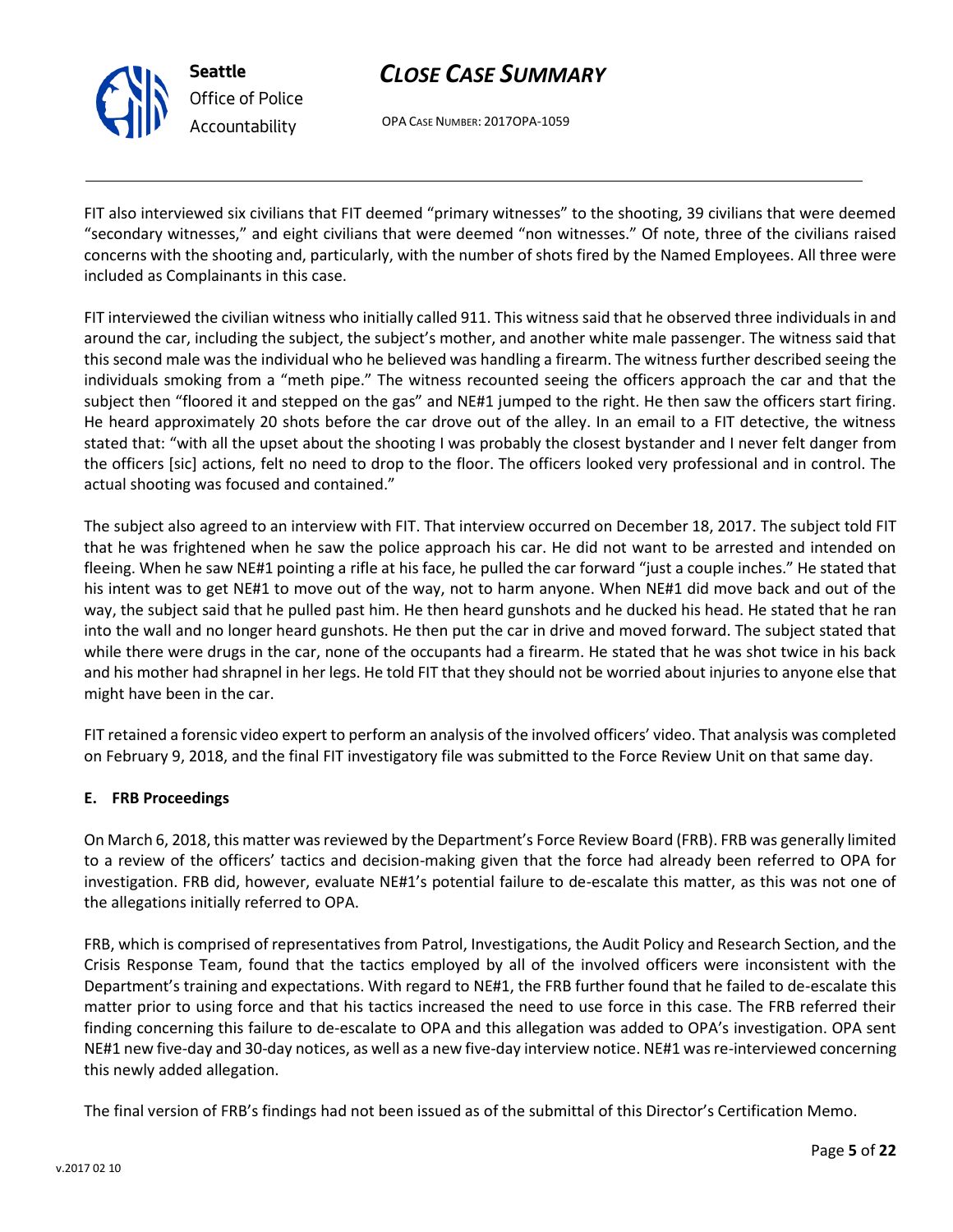OPA CASE NUMBER: 2017OPA-1059

#### **F. OPA Investigation**

OPA's investigation, like the FIT investigation, commenced after the KCPAO declined to prosecute the Named Employees.

During its investigation, OPA interviewed NE#1 twice, and NE#2, Witness Officer #1, and Witness Officer #2 once. OPA reviewed the criminal investigation conducted by SPD, as well as FIT's investigation. OPA was also present during the FRB concerning this matter.

OPA reviewed all of the video generated by the involved officers – including BWV and ICV, the audio of the 911 calls and dispatches, and reviewed all of the documents generated as a result of the investigations into this matter.

#### **1. Named Employee #1**

NE#1 told OPA that he had been trained in high-risk vehicle stops. He stated that he was aware of the appropriate tactics to use in such scenarios. NE#1 agreed that while real-world situations were different than trained ones, he was expected to consistently apply the training that he was given. He explained that he was trained that, when performing a high-risk stop, the officers should place themselves in a position of cover and give the occupants orders to exit the vehicle. When they had all exited, the officers would then move in and secure the car. He stated that a high-risk stop was appropriate for a stolen vehicle. NE#1 stated that, prior to this incident, he had engaged in high-risk stops, but none as the primary officer. NE#1 said that there was not a scenario in training where an officer ran in front of the subject vehicle. NE#1 agreed that, under the circumstances of this case, the subject vehicle was high-risk for a number of reasons. NE#1 stated that he had gone to rifle school. He was taught to use cover and to use his rifle to create distance or "stand-off distance." NE#1 stated that he was never trained to run in front of a car with his rifle.

NE#1 recalled that he and Witness Officer #1 responded to a call concerning a stolen vehicle and a possible handgun. NE#1 did not recall whether he was aware of the call update that indicated that the civilian witness had not seen the gun for 15 minutes and was not sure that it was actually a gun. NE#1 also stated that he did not consider whether the occupant of the car was lawfully in possession of the firearm, even though he conceded that it was possible. NE#1 felt that this was a "serious" situation from the inception; however, aside from the vehicle containing NE#2 and Witness Officer #2, he did not call for any additional resources or notify a supervisor before attempting to make contact with the car.

NE#1 and Witness Officer #1 quickly determined that this was likely the car that had fled from them two nights before. NE#1 recalled that they drove down the alley and located the car. NE#1 saw the subject close the hood of the car and move around the driver's side. At the point that NE#1 was about to lose sight of the subject, he made the decision to advance towards the vehicle. NE#1 said that there were pros and cons of this tactical decision. The pro was that he had greater visibility of the occupants of the vehicle. The con was that he was right in front of them if they had a gun.

NE#1 explained that the officers responded quickly based on the perceived exigency. He stated that they did not engage in much planning prior to their response and that his normal practice would have been to plan more. NE#1 said that he approached the vehicle in the safest way he thought possible under the circumstances, even though his actions ultimately placed him in an unsafe position. NE#1 was asked whether his instructions to Witness Officer #1 at that time to pull the car up created a crossfire situation. He responded that he did not believe so because he did not



**Seattle** *Office of Police Accountability*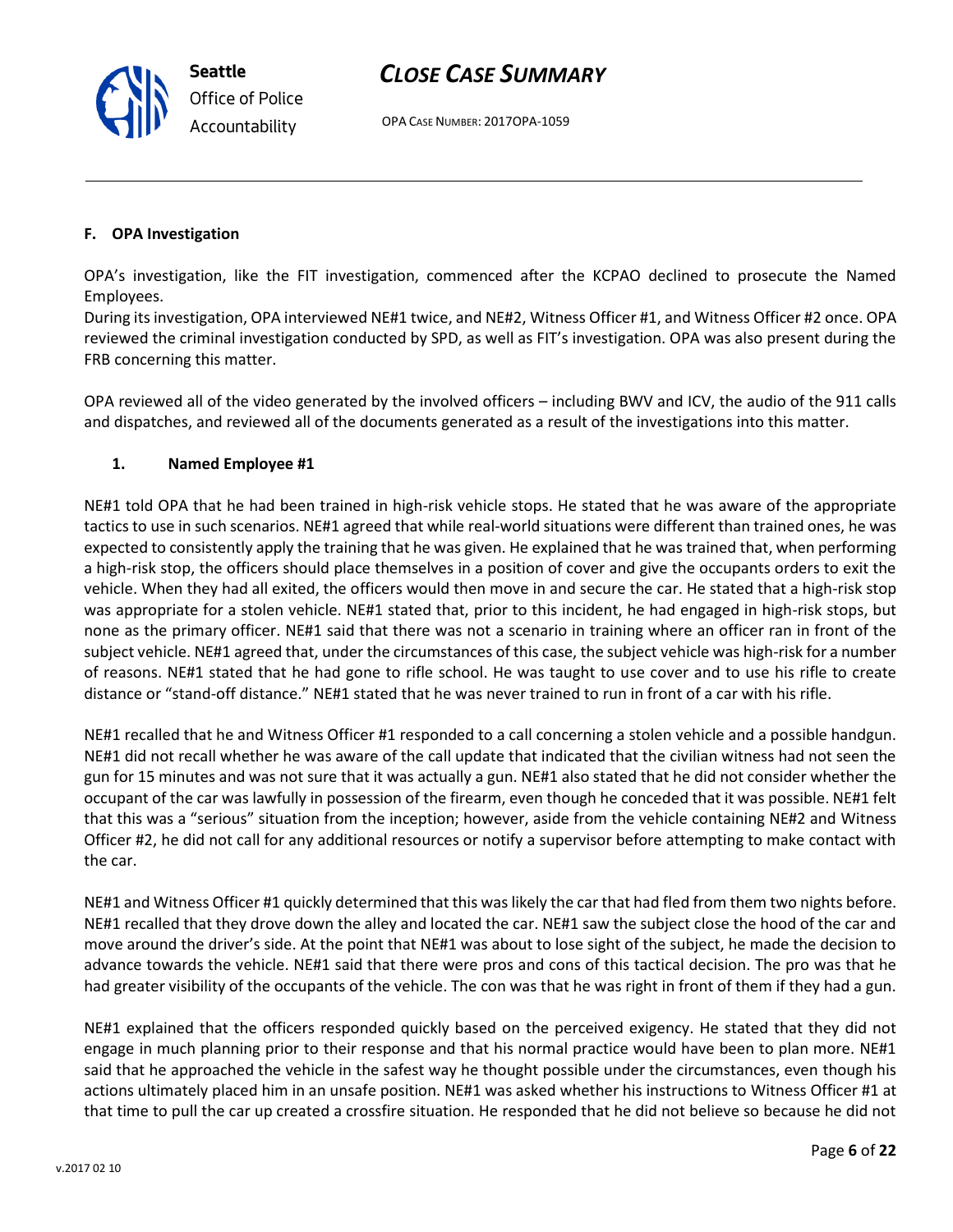



OPA CASE NUMBER: 2017OPA-1059

know where Witness Officer #1 was going to go and whether NE#1 would ultimately be between Witness Officer #1 and the subject car. NE#1 said that he did not know what he wanted Witness Officer #1 to do when he gave him that instruction. When NE#1 approached the car, he thought other officers were directly behind him. NE#1 further stated that, based on the circumstances of this case, there was no opportunity to apply time, distance, and shielding. Ultimately, NE#1 stated that he did not have sufficient time and it was not feasible to de-escalate prior to using force. NE#1 stated that once he was in front of the car, it started and he made eye contact with the driver. He was concerned at that point that the driver would run him over. He agreed with OPA that he could have moved south down the alley away from the car. NE#1 stated that it was not feasible to de-escalate prior to when he moved in front of the vehicle. Further, when he was asked whether his actions contributed to the need to use force, NE#1 stated: "I don't know."

NE#1 stated that he was concerned that the car could kill him if it hit him and that he was also concerned that it would again flee. OPA asked NE#1 why, given his concerns, he still put himself directly in front of the car. He stated that because the car's hood was up he did not know whether it would run. In response to that answer, OPA further asked why NE#1 did not try to engage in further containment if he did not think the car could run. NE#1 explained that it was because they were already halfway up the alley at that point.

NE#1 explained that he fired the first volley of shots because he believed that the driver of the car was trying to kill him. NE#1 told OPA that he was targeting the driver with those shots. He stated that he stopped firing when the car crashed into the wall and it was not moving anymore. At that point, NE#1 did not perceive the car to be an imminent threat.

NE#1 said that, after the first volley of shots, he did not seek cover. He stated that, at the time of the second volley of shots, he was behind the car. He explained that the car backed towards him and, had the driver accelerated, it could have caused significant harm to him and the other officers. He stated that the car then drove forward but still posed a "imminent, exigent threat to the community." NE#1 said that he aimed at the head/upper shoulder area of the subject. NE#1 knew that there was at least one passenger in the car and recalled seeing someone in the front passenger seat. NE#1 thought that all of his rounds went into the vehicle and not northbound into the alley.

#### **2. Named Employee #2**

NE#2 explained that she had been trained in high-risk vehicle stops and had performed a number of such stops during her career. She stated that high-risk stops were appropriate for approaching occupied stolen vehicles. She told OPA that, pursuant to training, officers were supposed to coordinate among themselves, give the occupants instructions, and to keep the situation as safe as possible. When feasible, officers were expected to use their vehicles for cover. NE#2 said that she did not receive training where an officer ran out in front of the vehicle that was being stopped.

NE#2 was generally aware that there was a vehicle that had fled from NE#1 and Witness Officer #1 two days prior to this incident. She believed that she learned this at roll call. NE#2 knew that the car they encountered in the alley was the same car that fled from NE#1 and Witness Officer #1, but she was not sure when she knew that.

NE#2 did not recall whether she formulated a plan or discussed tactics with the other officers before approaching the car. She said that the officers did not feel that there was a "need" to do any pre-planning. NE#2 expected that they would perform a high-risk stop, but she said that they were unable to do so because the situation evolved so quickly. She said that what they ultimately performed was an "untraditional" high-risk stop.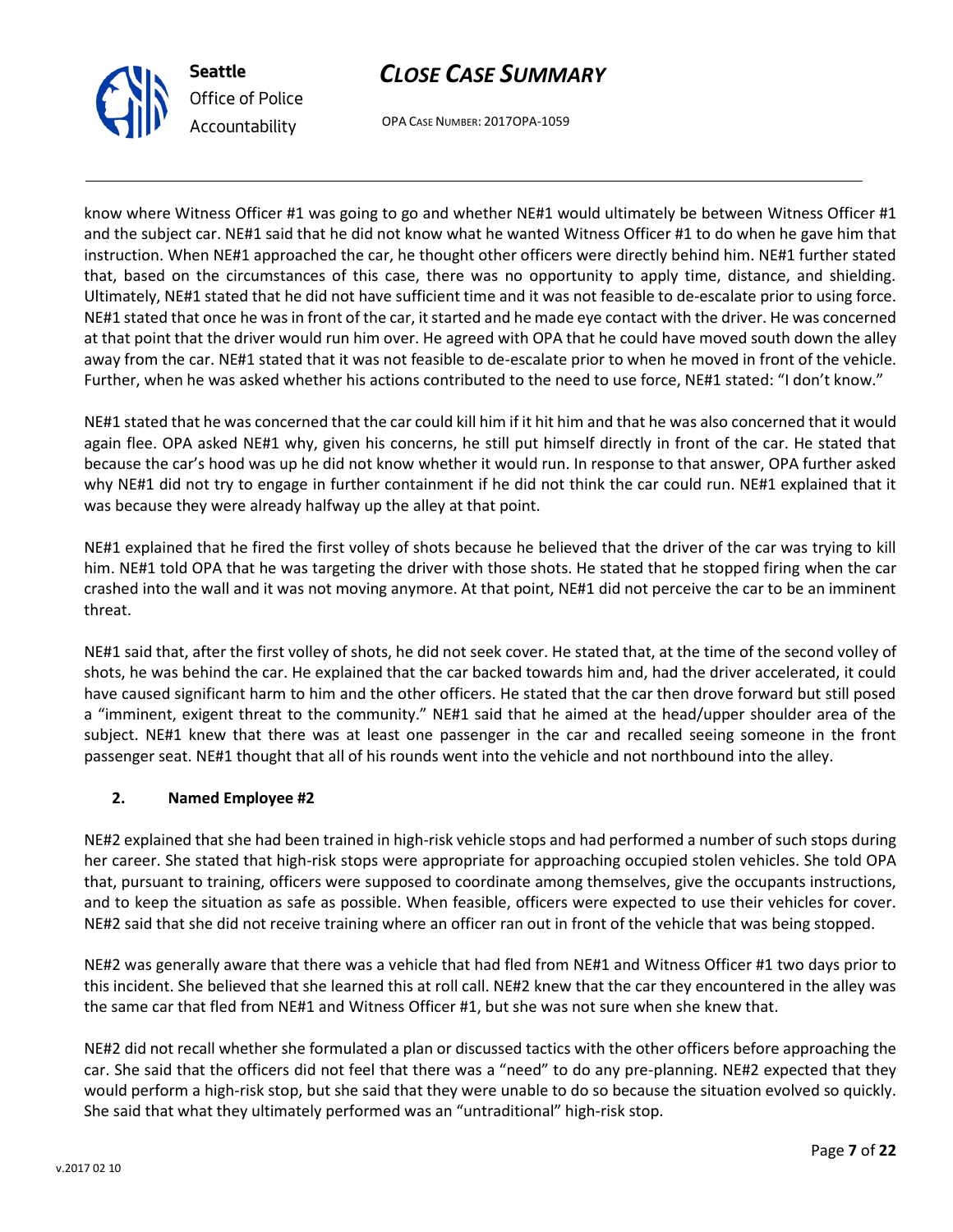OPA CASE NUMBER: 2017OPA-1059

NE#2 stated that they only waited seconds before getting out of their vehicles and approaching the car. When asked why she did not use her vehicle for cover or wait for more units to arrive, she told OPA that she was dispatched to deal with a specific threat and to keep the community safe, as well as that she would have been potentially at risk of harm if she stayed in her vehicle. She pointed to the fact that they believed one of the occupants of the car to have a firearm. She further recognized that approximately only 20 seconds elapsed from when she exited her vehicle to when she fired her first shot.

NE#2 stated that, at the time she fired, she believed that NE#1's life was in danger and that he had been hit by the car and was "down." She told OPA that she wanted to prevent him from being "dragged" under the car. While she recognized that this did not occur in reality after watching the video, she claimed to have had "tunnel vision" at the time of the shooting. NE#2 stated that she was aiming at the driver and she did not consider the location of the passenger. NE#2 believed that her justification for her first volley of shots ended when the vehicle crashed into the wall.

With regard to the second volley of shots, NE#2 stated that the subject vehicle had been used as potential lethal force against NE#1 and that the occupants were potentially both high and armed. She stated that she started shooting when the vehicle backed up because she thought it was going to run over her. She recalled that the vehicle backed up several feet. NE#2 stated that she made the decision to fire at that point, but started firing when vehicle pulled away. NE#2 shot the second volley towards the rear of the car and down the alley northbound. NE#2 did not worry about potential pedestrians or vehicles because she was focused on the threat of the subject vehicle. She stated that she targeted the driver at this time.

NE#2 told OPA that she did not think that NE#1's actions created the need for deadly force. She stated that acting "decisively" was preferred to getting ambushed in their vehicle. At the time of the incident, NE#2 did not believe it necessary to have more units at the scene or to engage in containment. She felt comfortable with the team of four that was present at that time. NE#2 did not respond to another officer that had radioed them concerning their location. She further did not feel that it was necessary to call a sergeant to the scene. NE#2 told OPA that even though she was the most senior officer on the scene, she did not take command of the situation. She stated that she thought NE#1 was capable of being the primary officer and had the situation under "control." She stated that she incorporated time, distance, and shielding when she moved forward to get into a better position but that the situation then quickly evolved.

## **3. Witness Officer #2**

Witness Officer #2 told OPA that she responded to the alley with her partner, NE#2. They followed NE#1 and Witness Officer #1 there. Witness Officer #2 stated that she saw NE#1 get out of his patrol vehicle and approach the subject car. She stated that she viewed NE#1 step in front of the car and that the car "then pulled forward and it looked like it was attempting to run over" him. Witness Officer #2 noted that she moved forward and was approximately 10 feet away from the car when NE#1 and NE#2 began firing their weapons. She told OPA that she could not see who or how many people were in the car from her vantage point. She explained that she then saw the vehicle "pull out of the parking space" and begin moving northbound through the alley and that it then drove east. Witness Officer #2 said that she called out "shots fired" over her radio and gave the car's direction of travel. She got back into her patrol vehicle with NE#2 and tried to locate the subject car, but could not do so. They then returned to the scene.



**Seattle**

*Office of Police Accountability*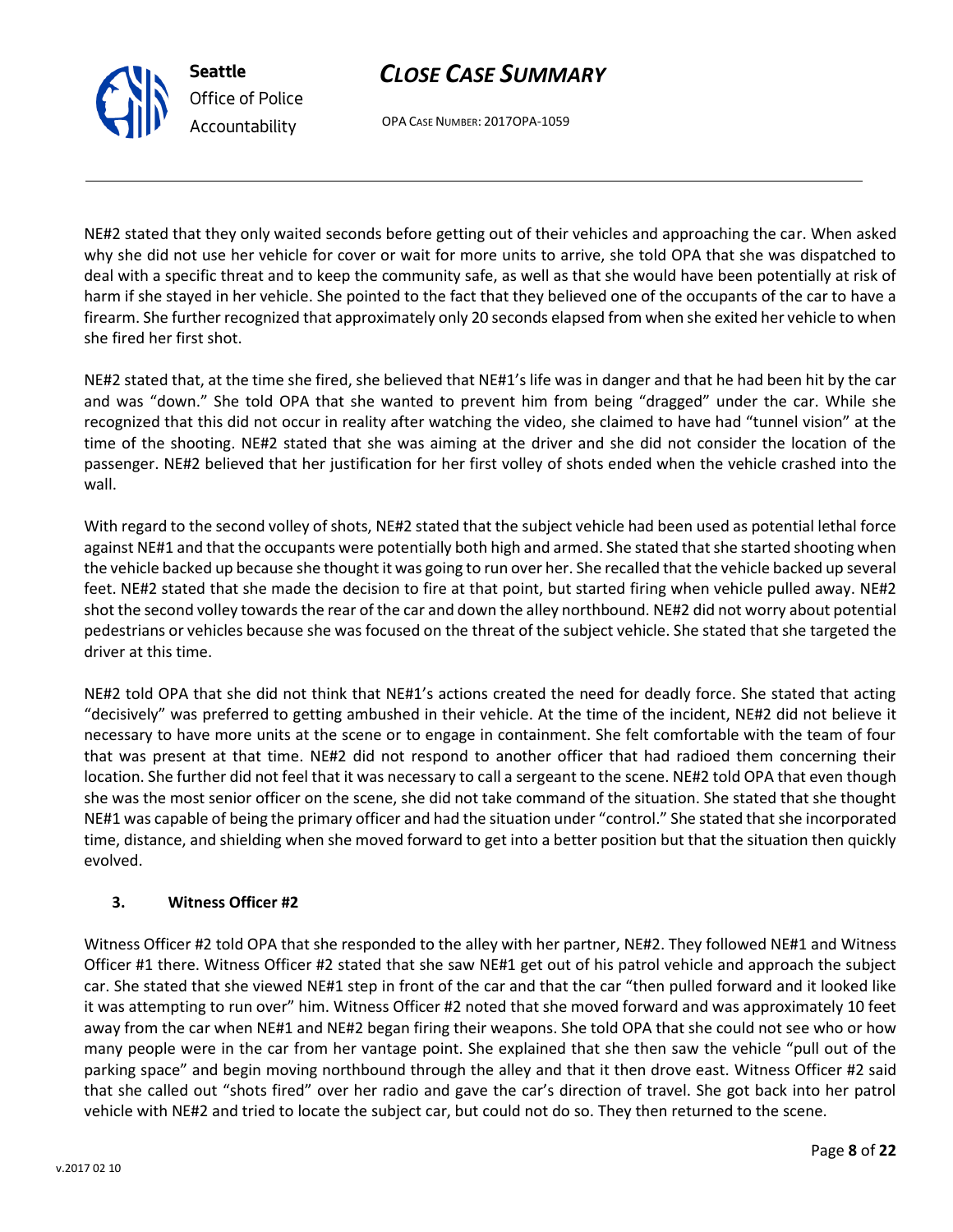OPA CASE NUMBER: 2017OPA-1059

Based on Witness Officer #2's statement, there was no indication that the officers came up with any sort of plan or coordinated tactics prior to contacting the vehicle. She stated that she assumed at the inception of her arrival at the scene that they were going to perform a high-risk vehicle stop of the car. However, this did not occur because, in her description, "everything moved a lot quicker" and "things changed." At her OPA interview, Witness Officer #2 was asked about whether it would have been possible to call for additional units prior to approaching the car or to engage in further containment. She did not have an answer for either inquiry and deferred to the decisions made by NE#1 and NE#2, who were closer to the vehicle. Witness Officer #2 could not explain how the officers engaged in time, distance, and shielding during their response.

Witness Officer #2 recounted that she observed the car "move forward and try to strike" NE#1, "move forward in kind of a haphazardly way, like it was trying to move – flee," and then "continue moving northbound in the alley." She said that "it just looked like they were trying to navigate while officers were firing at them, away from the officers." She recalled seeing the car back up at one point, and described her memory of the car moving "in a haphazardly kind of aggressive manner, just like it was jumping back." She could not say definitively that there were officers in the path of the car when it was backing up.

With regard to the backdrop for the shots fired by the officers, Witness Officer #2 said that the backdrop for the first volley was the "solid cement wall" of an apartment building that abutted the alley. With regard to the backdrop for the second volley, Witness Officer #2 stated that at the north side of the alley was an open street.

## **4. Witness Officer #1**

Witness Officer #1 told OPA that, prior to this incident, he had never attempted or performed a high-risk vehicle stop with NE#1. Witness Officer #1 indicated that the subject car was high-risk, given that it was believed stolen, had fled from them two evenings prior, and because one of the occupants potentially had a weapon. Witness Officer #1 denied ever receiving Department training where he was instructed that an officer should run in front of a vehicle during such a high-risk vehicle stop. He stated that he was trained not to approach the vehicle until he knew that "the vehicle has been essentially cleared."

Witness Officer #1 recounted that he did not perceive the subject car to be an active threat when they approached the alley. He stated that this was the case even though he knew that an occupant of the car could have a firearm. He knew this was the vehicle he had previously chased and he indicated that when he had interacted with the car then, the driver was not violent towards officers and only drove away from them. Witness Officer #1 told OPA that there was no plan discussed between him and NE#1. He stated that he and NE#1 "kind of feed off…each other's motions." When asked whether he considered containment, Witness Officer #1 said "I believe that after the fact it, it ran through my head that, you know, obviously there could have been a better tactical approach…" He further stated that the officers' positioning was poor. He said that they did not call for extra units because "at that point we were already in the alley." Lastly, when asked why they moved as quickly as they did, Witness Officer #1 said that they should not have done so and that there was no hurry.

Prior to exiting his patrol vehicle, Witness Officer #1 thought that they were going to perform a high-risk stop. He then saw NE#1 run towards and up to the vehicle. When NE#1 moved in front of the vehicle, Witness Officer #1 was between five to 10 feet away. He stated that they had not practiced those tactics before and he did not know why



**Seattle**

*Office of Police Accountability*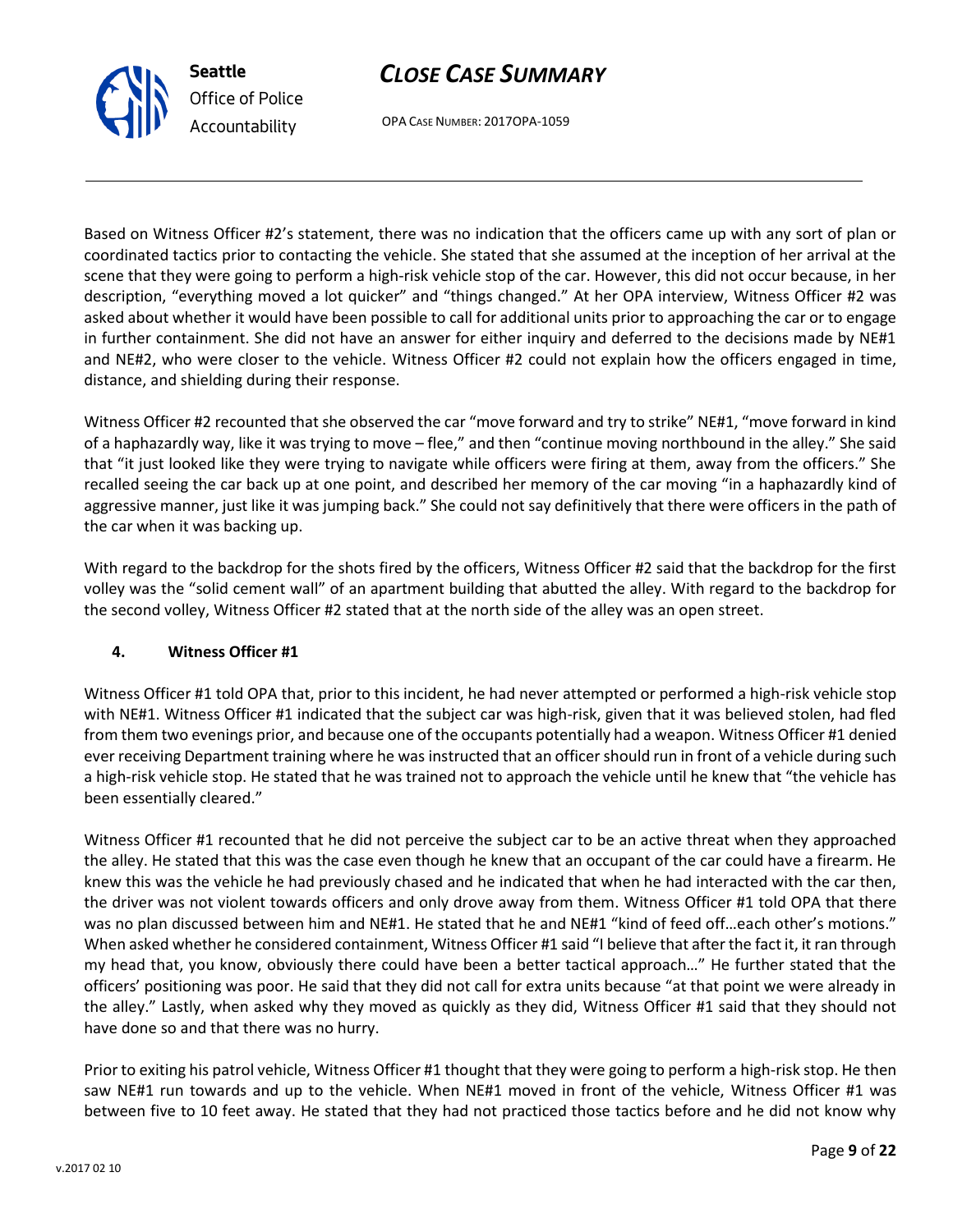

OPA CASE NUMBER: 2017OPA-1059

NE#1 did that. When he was asked by OPA whether he believed that NE#1's actions escalated this incident, Witness Officer #1 stated that he could not say for sure. He said, however, that NE#1's actions caused him to believe that there was a need for him to discharge his firearm – even though he did not ultimately do so.

Witness Officer #1 described that they had only been in the alley for a short time before NE#1 got out of the vehicle and ran towards the car. This prevented them from collectively planning how to approach the car. Witness Officer #1 stated his belief that, in hindsight, he should have shouted at NE#1 and called him back. He described seeing that the car "jolted forward" and then he heard the shots. He also saw NE#2 run up and saw the muzzle flashes from her handgun. He said that, at the time the car began moving, he thought NE#1 could possibly be killed. But he stated that "clearly it all could have been avoided if, if things weren't rushed into…" He stated that the backdrop for the first volley of shots was the wall of an apartment building facing onto the alley. The backdrop of the second volley was an open alley facing north into a residential block.

Witness Officer #1 stated that, before watching video of the incident, he was not aware that there were two separate volleys of shots. He did not recall seeing the vehicle back up towards officers. Witness Officer #1 said that, at the time the car hit the wall (after the first volley of shots), he did not perceive it as presenting a threat to him or the other officers that were present. He did think that the subject car presented a threat to the public or other officers that might be responding given that it drove off into a residential neighborhood and because there were bars and restaurants several blocks east. Regardless of this threat, Witness Officer #1 said that he was not going to shoot "because it was a moving vehicle."

Ultimately, Witness Officer #1 stated his belief that if NE#1 had not placed himself in front of the car, there would have been no risk of being injured or hit. He further opined that if NE#1 had not done so and had NE#2 not engaged in her actions, the force would have been avoided.

#### **ANALYSIS AND CONCLUSIONS:**

#### **Named Employee #1 - Allegation #1**

#### *5.001 - Standards and Duties 2. Employees Must Adhere to Laws, City Policy and Department Policy*

SPD Policy 5.001-POL-2 requires that SPD employees adhere to laws, City policy and Department policy. It further mandates that employees comply with the SPD Manual. (SPD Policy 5.001-POL-2.)

As described more fully herein, I find that the Named Employees' actions violated a host of Department policies. The evidence amassed in this case, as well as the statements given by all of the involved officers, further did not change my initial opinion during the night of the incident that the Named Employees' actions were potentially criminal in nature. With regard to this determination, however, I defer to the KCPAO.

Given that the violations of policy are already captured by the other allegations in this case, it is unnecessary to sustain this allegation based on that same conduct. However, as indicated above, since I still have serious concerns regarding the lawfulness of the Named Employees' conduct and given that it is within the authority of a prosecutor, not OPA, to determine whether the charging and prosecution of the Named Employees is warranted, I recommend that this allegation be Not Sustained – Inconclusive against both Named Employees.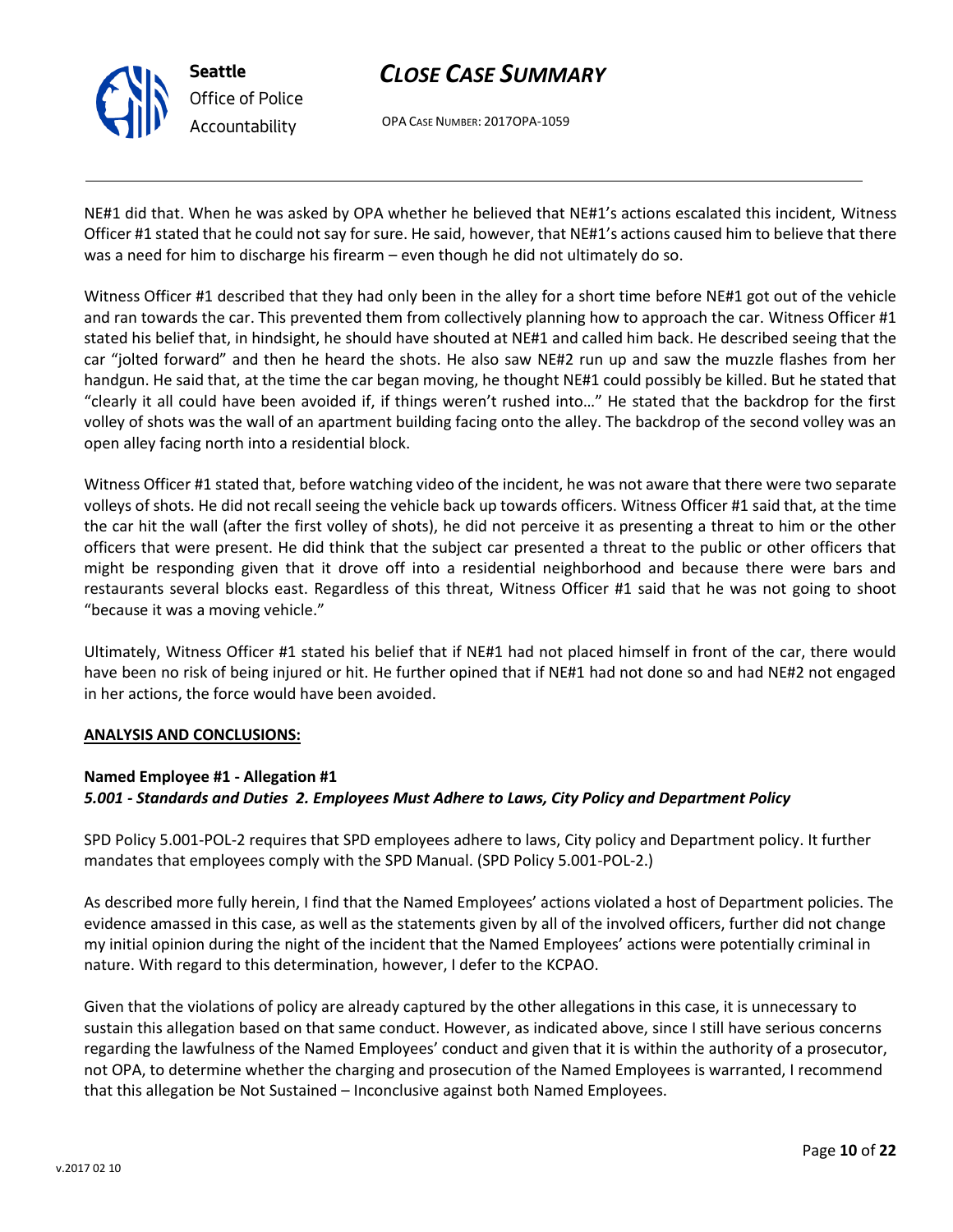

OPA CASE NUMBER: 2017OPA-1059

#### Recommended Finding: **Not Sustained (Inconclusive)**

### **Named Employee #1 - Allegation #2** *8.200 - Using Force 1. Use of Force: When Authorized*

SPD Policy 8.200(1) requires that force used by officers be reasonable, necessary and proportional. Whether force is reasonable depends "on the totality of the circumstances" known to the officers at the time of the force and must be balanced against "the rights of the subject, in light of the circumstances surrounding the event." (SPD Policy 8.200(1).) The policy lists a number of factors that should be weighed when evaluating reasonableness. (*See id.*) Force is necessary where "no reasonably effective alternative appears to exist, and only then to the degree which is reasonable to effect a lawful purpose." (*Id.*) Lastly, the force used must be proportional to the threat posed to the officer. (*Id.*) These three factors and my conclusions as to each are outlined below.

When the force at issue is the firing of a weapon, each individual shot fired by an officer must be reasonable, necessary, and proportional to be consistent with policy.

For the purpose of determining whether the force used by NE#1 was consistent with policy, I evaluate the two volleys of shots separately.

#### **A. The First Volley of Shots**

#### **1.** *Reasonableness Factor*

Were the subject the only occupant in the vehicle and viewing the facts of this case in the light most favorable to NE#1, the first volley of shots could arguably have been reasonable. NE#1 articulated that, at the time he first shot, he believed that the subject car was trying to run him over and could potentially kill him. The subject was believed to be in possession a stolen vehicle and the occupants of the vehicle were suspected of being high and possibly armed. NE#1 articulated that there was a significant risk of escape and it is undisputed that this was what was occurring at the time of the force. Moreover, NE#1 explained that he had limited time to make the decision concerning whether to initially fire.

However, I cannot deem the shots as being reasonable given that NE#1's first 12 shots put not just the subject at risk of death, but also the subject's mother and the unknown occupant. Even presupposing that the subject had attempted to harm or kill NE#1, these other individuals had not. As such, it was unreasonable for NE#1 to fire numerous shots into the car that were directed towards the immediate vicinity of where these individuals were. This is exactly the reason why SPD policy (discussed below) generally precludes officers from shooting into cars and instructs them to instead move out of the way and attempt escape. The risk of harm or death to individuals not posing an immediate threat or to innocent civilians is simply too high. Moreover, at the time he began firing, NE#1 had already moved around the front left of the car and was situated at around the left driver's side wheel. The car had already turned and was pulling away from him. As such, at this instant, he was not in the direct path of the vehicle. While NE#1 contended that he had already made the decision to shoot, and while this may very well have been the case, this factor coupled with the risk of harm to the occupants convinces me that the force was unreasonable under the totality of the circumstances.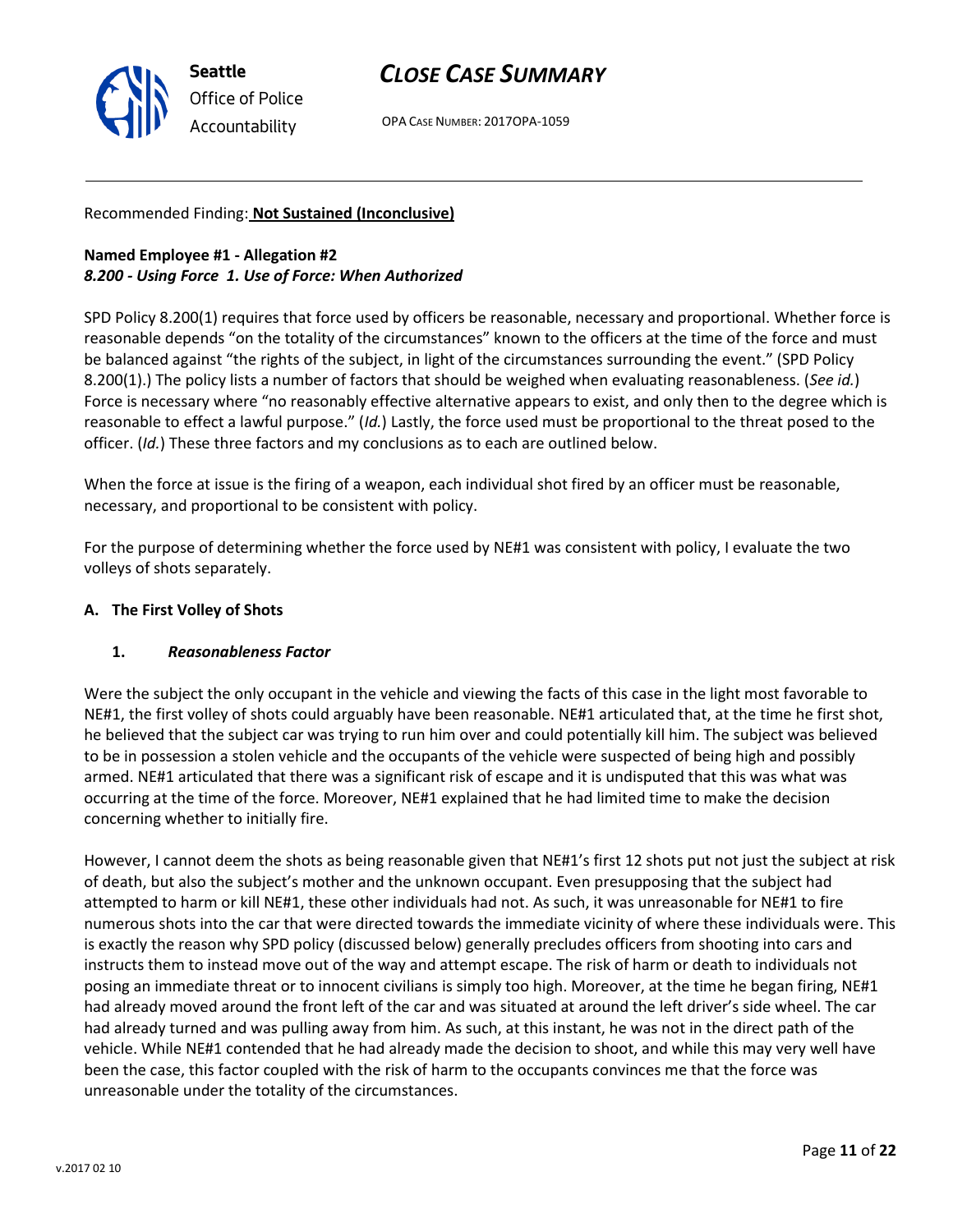OPA CASE NUMBER: 2017OPA-1059

# **2.** *Necessary Factor*

With regard to whether the first volley of shots was necessary, again viewing the facts in the light most favorable to NE#1 and interpreting his threat assessment as reasonable, he could have believed that there was no reasonable alternative to firing his rifle. Moreover, NE#1 could have further believed that the force he used was warranted and of a degree reasonable to further the lawful goal of preventing the subject from harming or killing him. However, this only applies to the subject. With regard to the other occupants, the force was not necessary.

# **3.** *Proportionality Factor*

Lastly, with regard to the proportionality of the force, to the extent NE#1 reasonably believed that the subject was trying to seriously harm or kill him with the car, shooting the subject, himself would have been proportional under the circumstances. While NE#1 claimed that he was solely able to target the subject during this incident, from a review of the forensic evidence, I disagree. The other occupants of the car posed no threat to him and thus any deadly force used towards them would not have been proportional under the circumstances.

# **B. The Second Volley of Shots**

Even assuming that the first volley of shots was reasonable, necessary, and proportional, the second volley was clearly outside of policy and inconsistent with the Department's expectations.

## **1.** *Reasonableness Factor*

First, at the time NE#1 fired the first of the second volley of shots, the subject car was driving away from him northbound down the alley. At that time, the car was not backing towards him. Moreover, even had the car been reversing towards him, he was to the back right of the car and outside of its path.

Second, there was no imminent threat of harm to either NE#1 or any of the other involved officers at that time. NE#1 appeared to concede this at his OPA interview and, instead, pointed to the threat to pedestrians/civilians and other officers that might be responding to the incident. However, as discussed more fully herein, that threat was entirely speculative. There was no concrete evidence that this would occur and certainly not sufficient evidence to warrant firing multiple rounds into the back of a vehicle containing three occupants that was driving away from him.

Third, while the car was still attempting to escape, SPD policy dictated that NE#1 should have allowed the car to do so instead of shooting indiscriminately into the rear. This was particularly the case where there was no imminent threat.

Fourth, contrary to the first volley, NE#1 had sufficient time to decide whether to fire at the moving car. Notably, there were almost four seconds that elapsed from the last shot of the first volley to the first shot of the second volley. NE#1 had enough time to make an informed determination that the car did not pose an imminent threat to his and the other involved officers' safety and to decide not to fire.



**Seattle** *Office of Police Accountability*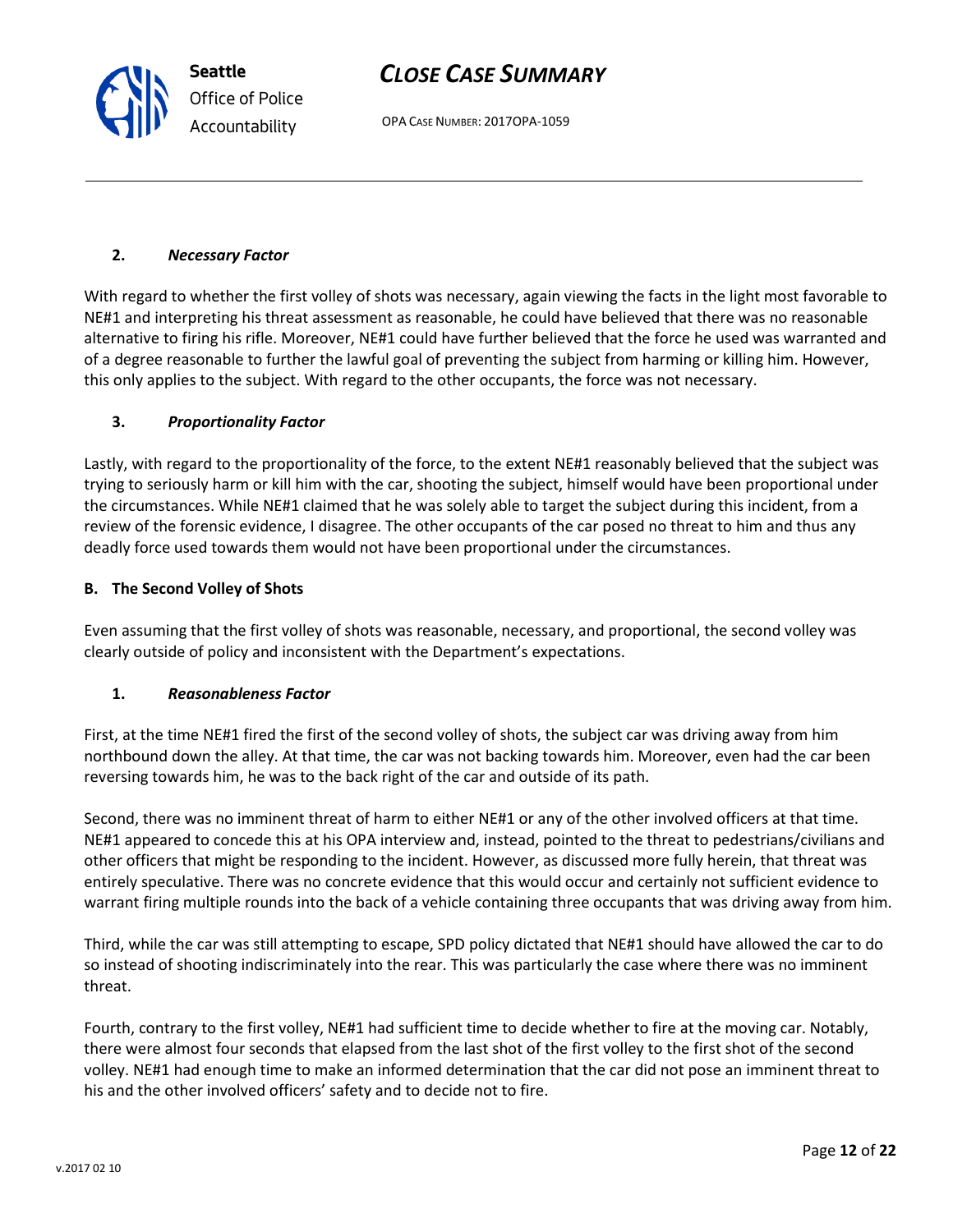

OPA CASE NUMBER: 2017OPA-1059

For these reasons, I believe the second volley of shots to have been unreasonable.

#### **2.** *Necessary Factor*

With regard to whether the force was necessary, there were other actions that NE#1 could have taken instead of firing the second volley of shots. Most notably, he could have escaped to a position of safety, let the car drive away, called in its description and direction of travel, and other units could have attempted to apprehend it. Even if the subject had not been apprehended on that date, the officers had the car's license plate number and could have tracked it down and made an arrest at a later time. These would have been more effective alternatives. Moreover, as stated above, the force actually used was not a reasonable degree of force and, thus, was unnecessary.

#### **3.** *Proportionality Factor*

Lastly, with regard to the proportionality of the force, the force ultimately applied was not commensurate with the threat facing NE#1 at the time or the speculative threat of harm to others were the subject allowed to drive away. As indicated above, not only was the subject put at risk of serious harm or death, but the occupants, who did not pose an imminent threat of harm to NE#1, were as well. At the time the subject was driving away from the officers down the alley, the force used – multiple rifle shots into the rear of the vehicle – was not proportional to the threat posed by the subject and certainly not proportional to the non-existent threat posed by the other occupants.

For these reasons, the force used by NE#1 was outside of policy and I recommend that this allegation be Sustained.

### Recommended Finding: **Sustained**

#### **Named Employee #1 - Allegation #3** *8.200 - Using Force 4. Use of Deadly Force*

SPD Policy 8.200-POL-4 governs the use of deadly force by SPD employees. It states that: "Deadly force may only be used in circumstances where threat of deadly or serious physical injury to the officer or others is imminent." The policy defines an imminent danger as when an objectively reasonable officer believes that: (1) "A suspect is acting or threatening to cause death or serious physical injury to the officer or others"; (2) "The suspect has the means or instrumentalities to do so"; and (3) "The suspect has the opportunity and ability to use the means or instrumentalities to cause death or serious physical injury."

As discussed above and below, even presupposing that the first volley of shots by the Named Employees was reasonable, necessary, and proportional, the second volley of shots, fired at the car while it was moving away from them, was outside of policy. Moreover, when the Named Employees fired the second volley of shots they used inappropriate deadly force as there was no imminent threat of deadly or serious physical injury to the officers or others.

First, at the time of the second volley, the car was clearly driving away from the officers. It was not, at that time, backing up towards them. However, even had it been, neither NE#1 nor NE#2 were actually behind the car and were in no danger of being run over. As such, the car did not present an imminent threat of death or serious physical injury to either officer.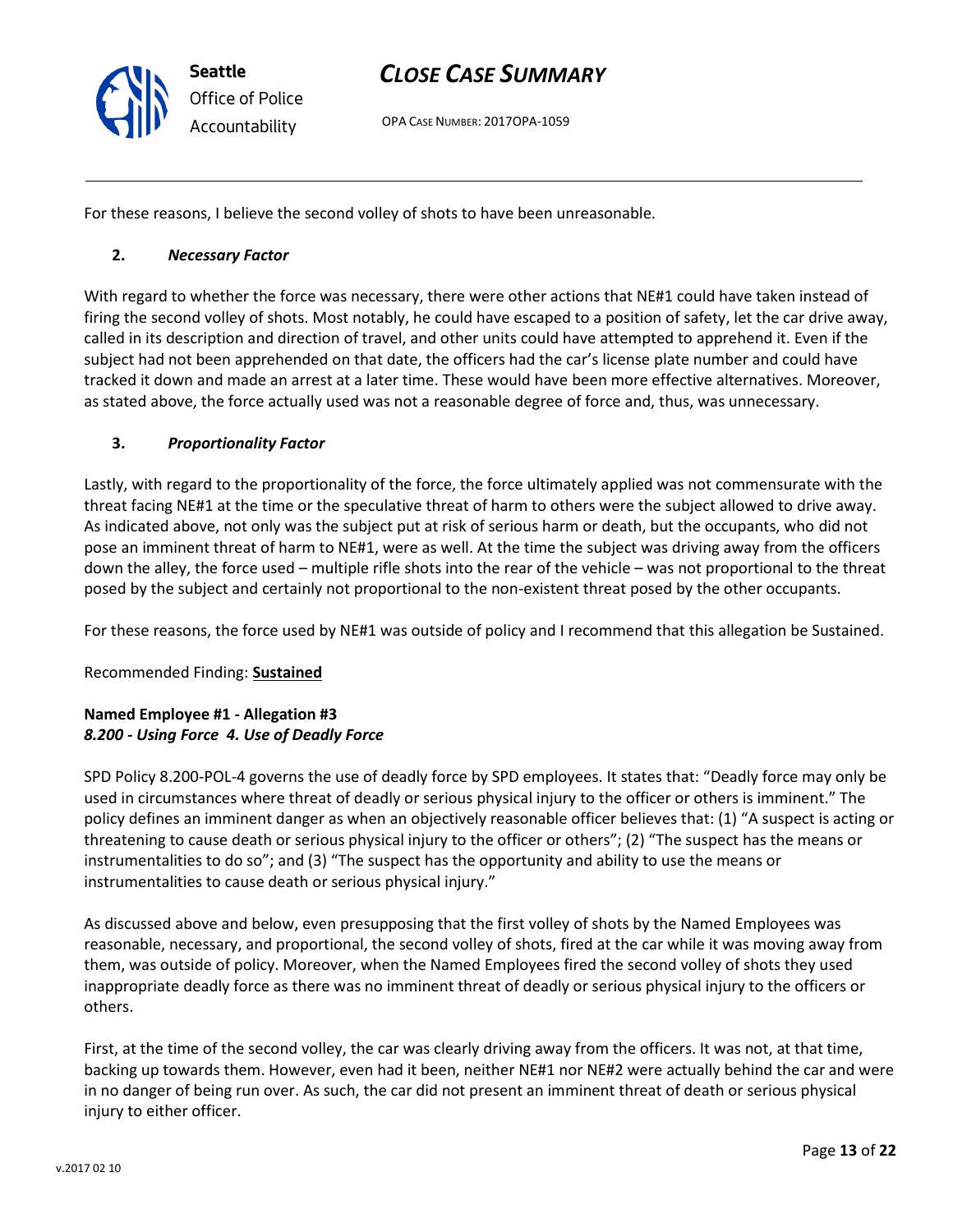OPA CASE NUMBER: 2017OPA-1059

Second, the Named Employees' purported belief that the subject car and its occupants could pose a threat to pedestrians and other vehicles was speculative. There was no actual imminent threat that either officer was able to articulate. Notably, perhaps the most significant threat presented to civilians and bystanders that night came from NE#1's actions that added to the need for force and both NE#1 and NE#2 firing shots northbound down the alley and directly into a street of residences.

As such, even if the Named Employees could establish the second and third elements of the test set forth in this policy, they cannot demonstrate an imminent threat at the time of the second volley. Accordingly, I recommend that this allegation be Sustained as against Both Named Employees.

Recommended Finding: **Sustained**

#### **Named Employee #1 - Allegation #4**

### *8.200 - Using Force 5. Deadly Force May Be Used to Prevent the Escape of a Fleeing Suspect Only When an Objectively Reasonable Officer Would Believe That it Is Necessary and [...]*

SPD Policy 8.200-POL-5 concerns the use of deadly force on a fleeing suspect. The policy states the following: "Deadly force may be used to prevent the escape of a fleeing suspect only when an objectively reasonable officer would believe that it is necessary and that there is probable cause" to meet three elements: (1) "The suspect has committed or is in the process of committing a felony involving the infliction or threatened infliction of serious physical injury or death"; (2) "The escape of the suspect would pose an imminent danger of death or serious physical injury to the officer or another person unless the suspect is apprehended without delay"; and (3) "The officer has given a verbal warning to the suspect, if time, safety, and circumstances permit."

As explained above, even if the officers reasonably believed that the initial intent of the subject was to run NE#1 over and cause death or serious injury to him, that threat ceased by both Named Employees' accounting at the time the vehicle crashed into the wall and stopped moving. As such, in order to use deadly force on a fleeing individual – the subject – the officers needed to demonstrate that his escape would pose an imminent danger of death or serious injury to the officers or another person. Here, the officers cannot do so. Again, there was no ongoing threat to the officers and any threat to other officers not at the scene or civilians was entirely speculative. An officer requires more than just guesswork prior to using deadly force on a fleeing individual.

Lastly, when the Named Employees fired at the car, they used deadly force not just against the subject, but also against the subject's mother and the other unidentified passenger. While both Named Employees contended that they targeted the driver, the video of the incident and the actual paths of the shots they fired contradict those assertions. NE#2 fired 11 shots at the vehicle. Three of those shots went directly into the driver's side door and could have hit the front passenger. One shot went into the driver's side passenger door and could have hit a backseat passenger. Two additional shots went through the left rear quadrant of the car and five shots were fired directly into the rear of the vehicle and could have hit anyone therein. NE#1 fired 16 shots, 12 of which were fired directly into the driver's side front and passenger doors. All of these rounds could have hit anyone in the vehicle. Moreover, NE#1 shot an additional four rounds into the rear of the car. Importantly, even if it was assumed that the Named Employees had the right to use deadly force against the fleeing subject, they were not legally permitted to use such force against the passengers in the vehicle. Here, however, they used force indiscriminately, firing 27



**Seattle** *Office of Police Accountability*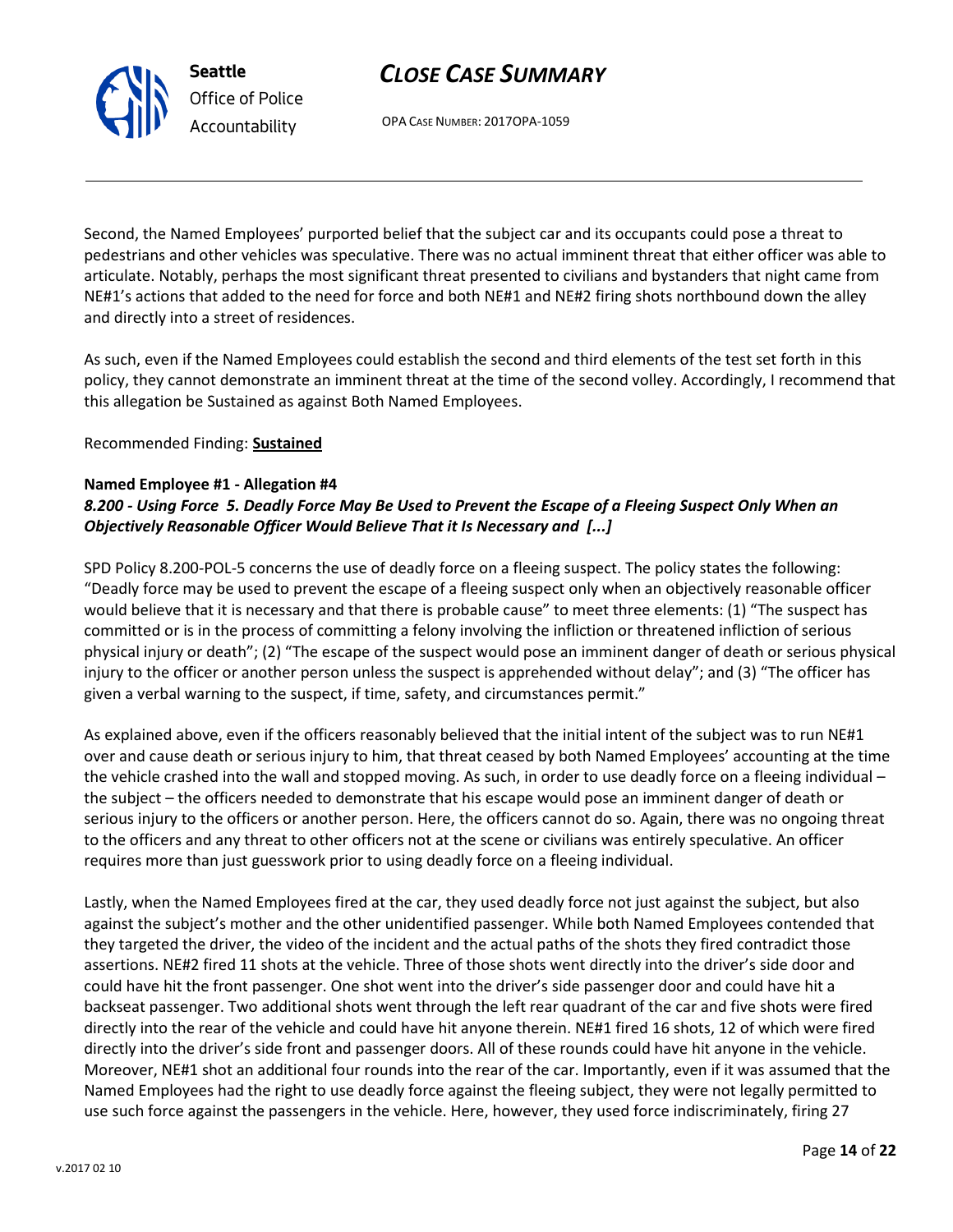

OPA CASE NUMBER: 2017OPA-1059

rounds into the vehicle. That no one was killed as a result of the Named Employees' force was the result of good luck not good marksmanship. Had a passenger died or been seriously injured, this case would have been even more problematic.

For these reasons, I recommend that this allegation be Sustained against both Named Employees.

Recommended Finding: **Sustained**

### **Named Employee #1 - Allegation #5** *8.300-POL-4 Use of Force - FIREARMS 8. Officers Shall Not Fire at or From a Moving Vehicle*

SPD Policy 8.300-POL-4(8) states that, as a general matter, "officers shall not fire at or from a moving vehicle." The policy directs officers that: "Firearms shall not be discharged at a moving vehicle unless a person in the vehicle is immediately threatening the officer or another person with deadly force by means other than the vehicle."

With regard to a moving vehicle, the policy states that: "The moving vehicle itself shall not presumptively constitute a threat that justifies an officer's use of deadly force." It further instructs that: "An officer threatened by an oncoming vehicle shall, if feasible, move out of its path instead of discharging a firearm at it or any of its occupants."

While the policy generally proscribes firing at a moving vehicle, it discusses potential deviations from this policy. With regard to such deviations, the policy requires that the "involved officers must be able to articulate clearly the reasons for the use of deadly force" and that the factors to be considered in determining whether the deviation was reasonable, include, but are not limited to: (1) "whether the officer's life or the lives of others were in immediate peril"; and (2) "if there was no reasonable or apparent means of escape."

When the subject car initially pulled toward NE#1, it did not appear to accelerate towards NE#1 (as the civilian witness opined), but was more consistent with jerking forward to try to move NE#1 out of the way (as the subject described). As a result, NE#1 jumped backwards and placed his hand on the hood. When the car again pulled forward and to the right, NE#1 moved around the front left of the car and was standing in the vicinity of the driver's side door. At the time of NE#1's first shot, the vehicle was already pulling by him to his left. The forensic video analysis conducted indicated that he was "a few feet from the driver's side of the vehicle, at approximately the location of the driver's side front wheel" when he fired his first shot. Moreover, the forensic video analysis demonstrated that the "front driver's side wheel is turned to direct the vehicle to the right and away from" NE#1 prior to when he fired his first shot.

This yields the conclusion that when NE#1 fired his first shot, he was already out of the way of the subject car and it was pulling by him. As such, at that time, the car did not pose an immediate threat to him. Moreover, for his deviation from policy in this instance to have been reasonable, he must have been able to establish that his life or the lives of others were in immediate peril and that he had no reasonable or apparent means of escape. Further, even if viewed in the light most favorable to NE#1 and given that his first shot was fired within about one second of the car moving towards him, the first volley could have been reasonable if the subject was the only individual in the car. However, here, there were two other occupants therein that posed no threat to him. Regardless, NE#1 subjected them to possible great physical harm or death.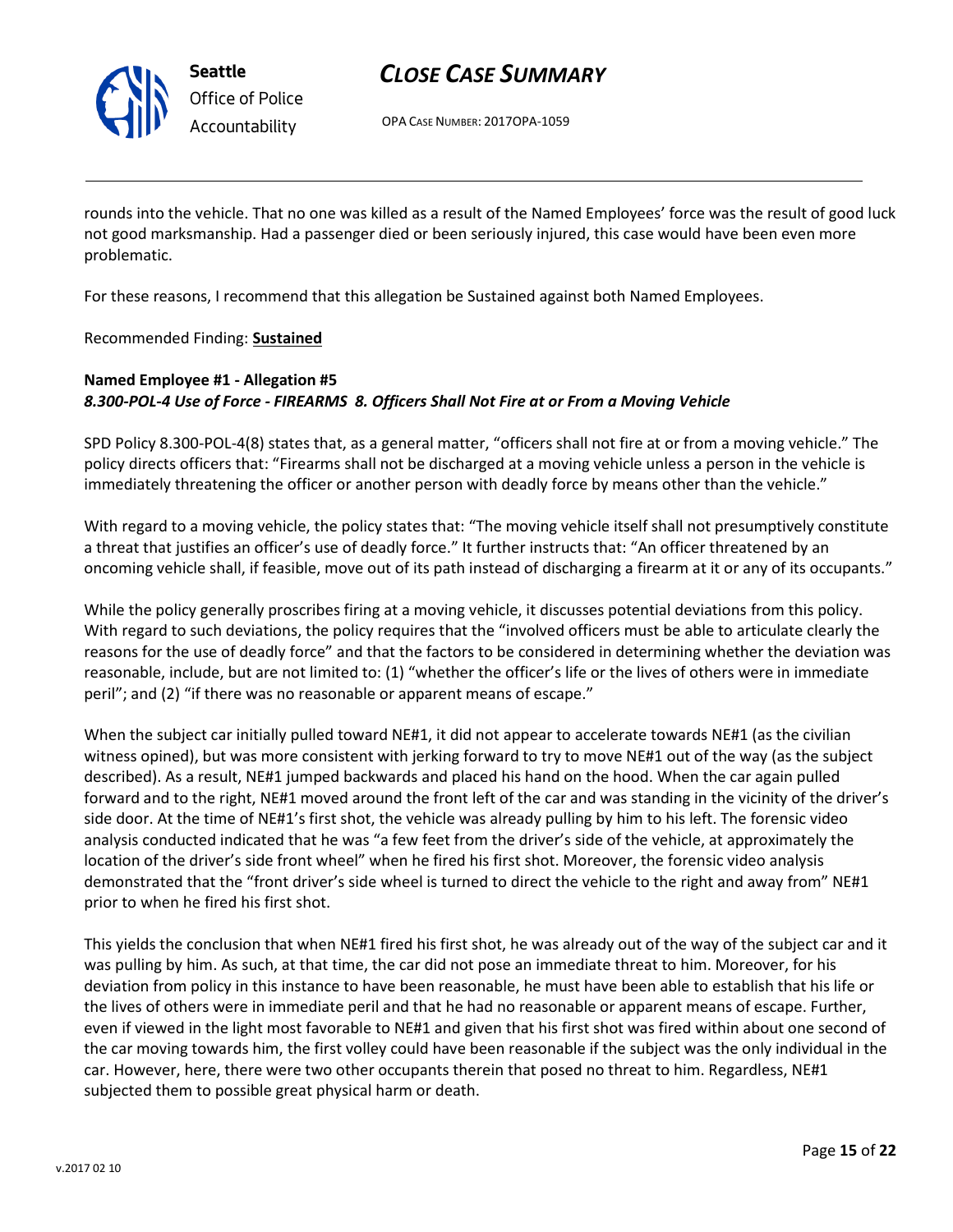

OPA CASE NUMBER: 2017OPA-1059

This same general reasoning can be applied to the second volley of shots. At the time those shots were fired, the vehicle was driving away from NE#1. There was no risk of imminent physical harm to him or NE#2 and he had a means of escape. NE#1 argued that there was an "immediate, exigent threat to the community" that provided a justification for the second volley. However, not only was that threat speculative, but it did not provide a basis for him to shoot indiscriminately into the car and put the subject and the occupants at risk of death.

This policy envisions that officers will deviate from its prohibition when there is a vehicle bearing down on them or imminently threatening the life of another officer or civilian. The policy does not anticipate that officers will fire into the back of a vehicle that is driving away from them and where there is no clear risk of harm to anyone. In this case, NE#1's second volley of shots violated policy and the Department's expectations, tactics, and training. As such, I recommend that this allegation be Sustained.

Recommended Finding: **Sustained**

#### **Named Employee #1 - Allegation #6** *5.001 - Standards and Duties 5. Employees May Use Discretion*

As indicated in SPD Policy 5.001-POL-5, "[e]mployees are authorized and expected to use discretion in a reasonable manner consistent with the mission of the department and duties of their office and assignment." This policy further states that "[t]he scope of discretion is proportional to the severity of the crime or public safety issue being addressed." (SPD Policy 5.001-POL-5.)

In this case, NE#1 failed to exercise his discretion in a reasonable manner. First, as he was the primary officer at the scene, it was up to him to engage in planning and to discuss tactics with the other involved officers. Had he done so, this situation might have been avoided in its entirety. Second, he failed to apply his training and learned tactics to this incident. Instead, he acted contrary to everything he had been taught by running in front of the subject vehicle with his rifle. Third, even excusing his first shots, the second volley of shots were inconsistent with policy. Moreover, all of the shots fired, and particularly the second volley, inappropriately put the subject's mother and the unknown occupant, both of whom had presented no threat to NE#1, at risk of death.

For these reasons, NE#1's decision-making in this case was unreasonable and constituted an abuse of his discretion. As such, I recommend that this allegation be Sustained.

### Recommended Finding: **Sustained**

#### **Named Employee #1 - Allegation #7**

### *8.100 - De-Escalation 1. When Safe under the Totality of the Circumstances and Time and Circumstances Permit, Officers Shall Use De-Escalation Tactics in Order to Reduce the Need for Force*

"De-escalation tactics and techniques are actions used by officers, when safe and without compromising law enforcement priorities, that seek to minimize the likelihood of the need to use force during an incident and increase the likelihood of voluntary compliance." (SPD Policy 8.100-POL-1.)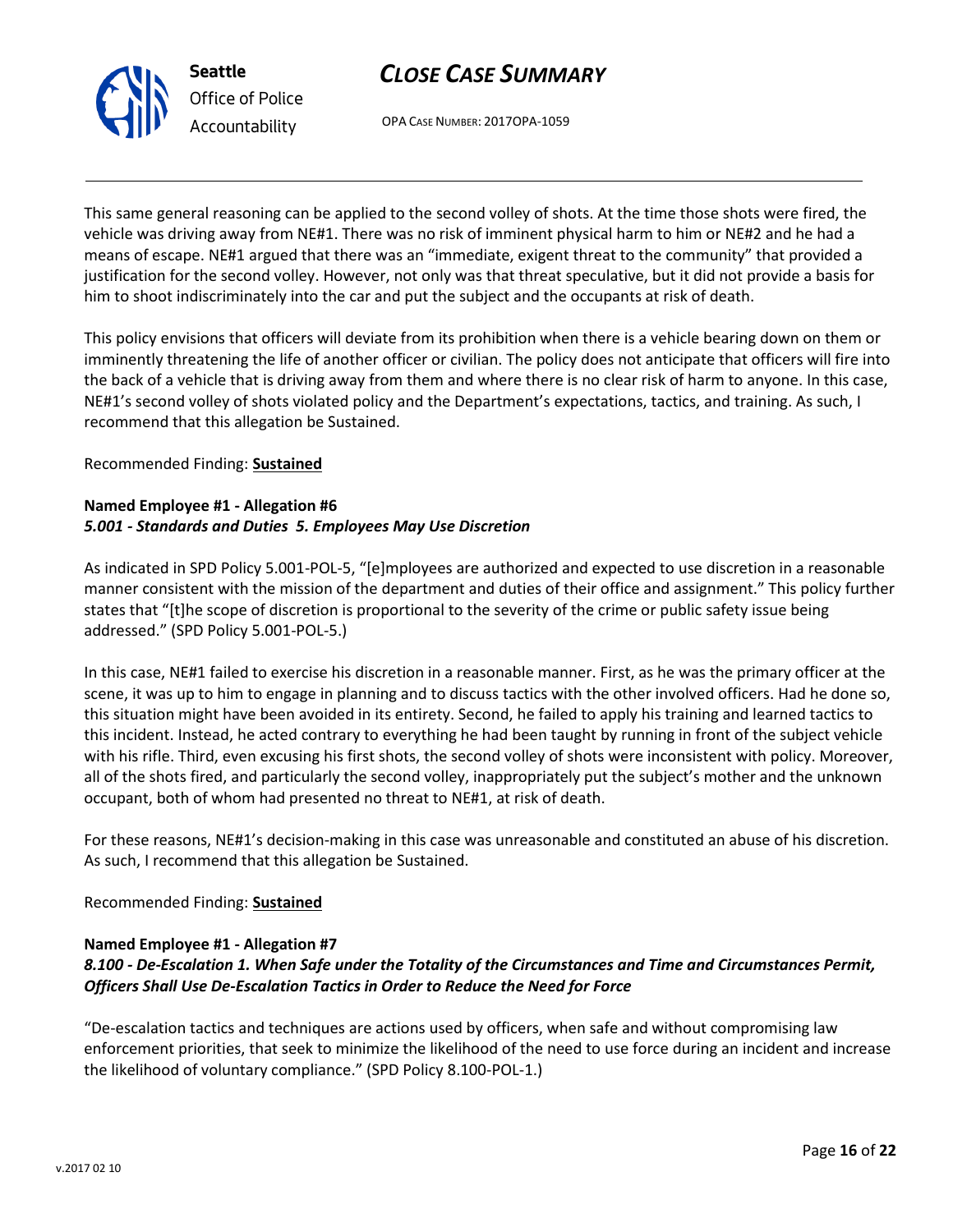

OPA CASE NUMBER: 2017OPA-1059

The policy further instructs that: "When safe and feasible under the totality of circumstances, officers shall attempt to slow down or stabilize the situation so that more time, options and resources are available for incident resolution." (*Id*.) Officers are also required, "when time and circumstances permit," to "consider whether a subject's lack of compliance is a deliberate attempt to resist or an inability to comply based on factors" such as "mental impairment…drug interaction…[and/or] behavioral crisis." (*Id*.) These mental and behavioral factors should be balanced by the officer against the facts of the incident "when deciding which tactical options are the most appropriate to bring the situation to a safe resolution." (*Id*.)

The policy gives several examples of de-escalation, which include: mitigating the immediacy of the threat to give officers time to use extra resources and to call more officers or specialty units; and increasing the number of officers on scene to thus increase the ability to use less force. (*Id*.) Other examples of de-escalation include, but are not limited to:

- Placing barriers between an uncooperative subject and officers;
- Containing the threat;
- Decreasing exposure to the potential threat by using distance, cover and concealment;
- Avoidance of physical confrontation unless immediately necessary to protect someone or stop dangerous behavior;
- Using verbal techniques, such as "Listen and Explain with Equity and Dignity" (LEED) to calm an agitated subject and promote rational decision making;
- Calling extra resources, including CIT officers and officers equipped with less-lethal tools; and
- Using "any other tactics and approaches that attempt to achieve law enforcement objectives by gaining the compliance of the subject.

(*Id*.) De-escalation is inarguably a crucial component of the Department's obligations under the Consent Decree; however, it is not purposed to act as an absolute bar to enforcing the law when necessary. That being said, where officers fail to fully de-escalate and instead act in a manner that increases the need for force and the level of force used, such conduct is inconsistent with the Department's policy and expectations.

While not all of the examples of de-escalation cited in the policy were applicable to this case (most notably, applying LEED), there were a number of de-escalation options available to NE#1. However, NE#1 took advantage of none of them.

As was clear from his interviews, as well as the interviews of the other involved officers, there was no pre-planning or tactical discussion prior to NE#1 approaching the vehicle. All of the officers indicated that they trusted each other and relied on their familiarity with their partners instead of planning. Only NE#2 had performed a significant amount of high-risk vehicle stops. She did not, however, take command of the scene and deferred to NE#1. NE#1 admittedly had never been the primary officer during a high-risk stop. It was problematic that four officers with relative inexperience engaged in no planning or tactical discussions before running towards a stolen vehicle with occupants that were believed to be both high and armed.

In addition, NE#1, as the primary officer, did not engage in any containment, nor did he call in extra resources. Notably, there was another unit in the vicinity that was attempting to determine the officers' location in order to provide further backup. However, none of the officers coordinated with this other unit. Moreover, NE#1 did not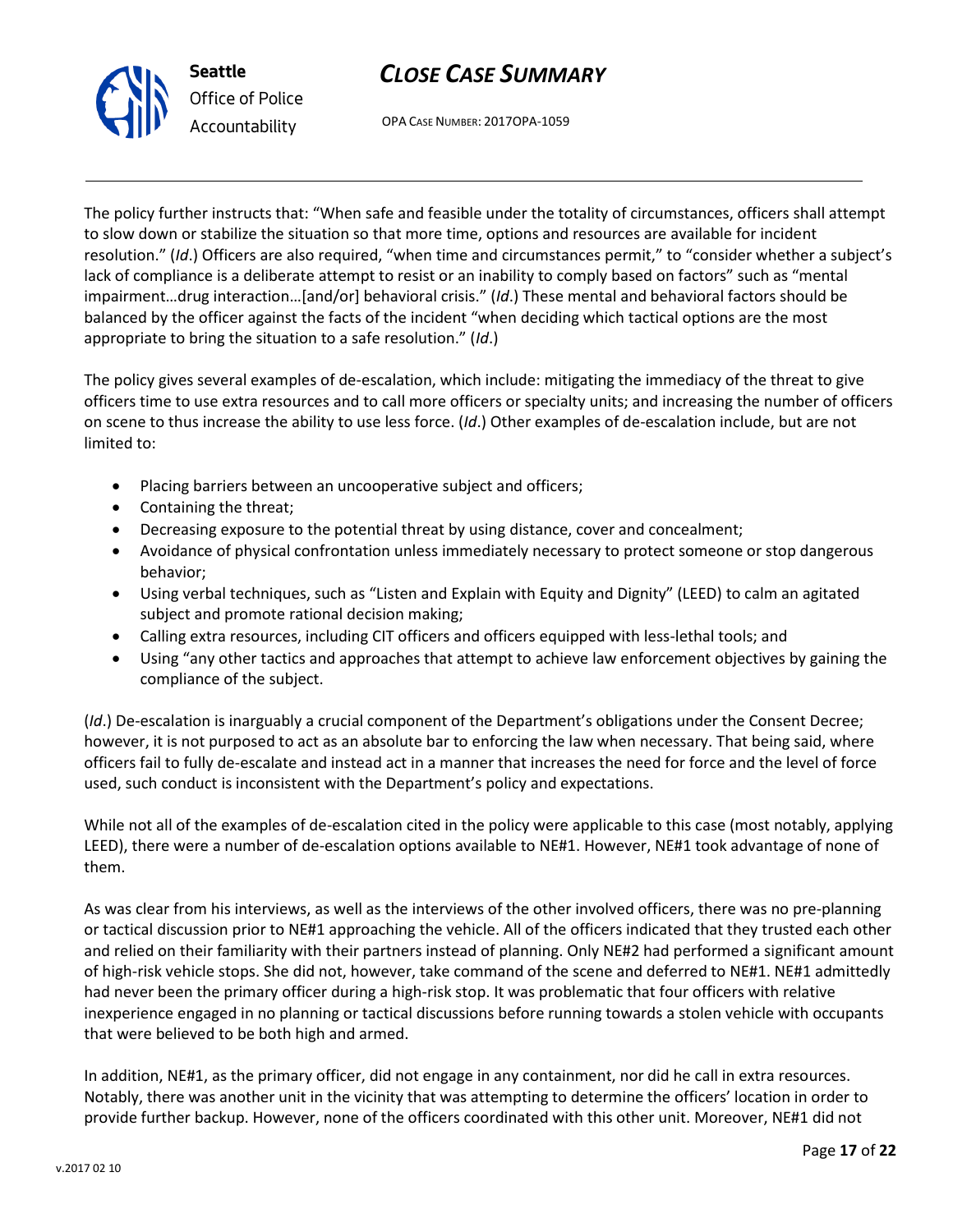

OPA CASE NUMBER: 2017OPA-1059

notify a supervisor or include a supervisor in any planning or tactical discussions. This would have been advisable given his relative inexperience.

Further, NE#1 (and for that matter the other officers) failed to use time, distance, and shielding to decrease the officers' exposure to the treat. NE#1 was trained to do so, particularly given his status as a rifle officer. Notably, he was also trained that during a high-risk stop he should take cover behind a vehicle and give the occupants of the car orders to get out. Only once the car was emptied of occupants and potential threats was it appropriate to approach the vehicle. He did not do so here. Instead, he did the opposite. He ran directly in front of the car with his rifle, thus increasing his exposure to the threat.

Lastly, his actions were the reason why he was put in the position of potentially getting struck or run over by the subject car. As such, instead of taking steps to avoid physical confrontation, his actions greatly increased the risk of such confrontation occurring. But for his decision to step in front of the car, it is likely that deadly force would not have been used and this incident would likely have been avoided.

In reaching my findings with regard to this allegation, I place significant weight on Witness Officer #1's statement that had NE#1 had not placed himself in front of the car, there would have been no risk of NE#1 being injured or hit. Witness Officer #1 clearly believed that NE#1 failed to de-escalate as he further opined that had NE#1 not placed himself in front of the car, the force would have been avoided.

In summary, NE#1 took a static situation – a car that had been sitting in a parking space for over 20 minutes and had its hood up – and turned it into a fast moving and potentially deadly incident. This is exactly the type of behavior that this policy is purposed to eliminate. While the Department's de-escalation policy places significant expectations on the conduct of its officers, it is in place for a reason – to prevent exactly these types of situations.

I note that the FRB also concluded that NE#1 failed to properly de-escalate. While not ultimately determinative to my finding concerning this allegation, the FRB's conclusion provides additional evidence supporting my recommendation.

For these reasons, I recommend that this allegation be Sustained.

Recommended Finding: **Sustained**

#### **Named Employee #2 - Allegation #1** *5.001 - Standards and Duties 2. Employees Must Adhere to Laws, City Policy and Department Policy*

For the same reasons as stated above (*see* Named Employee #1, Allegation #1), I recommend that this allegation be Not Sustained – Inconclusive.

Recommended Finding: **Not Sustained (Inconclusive)**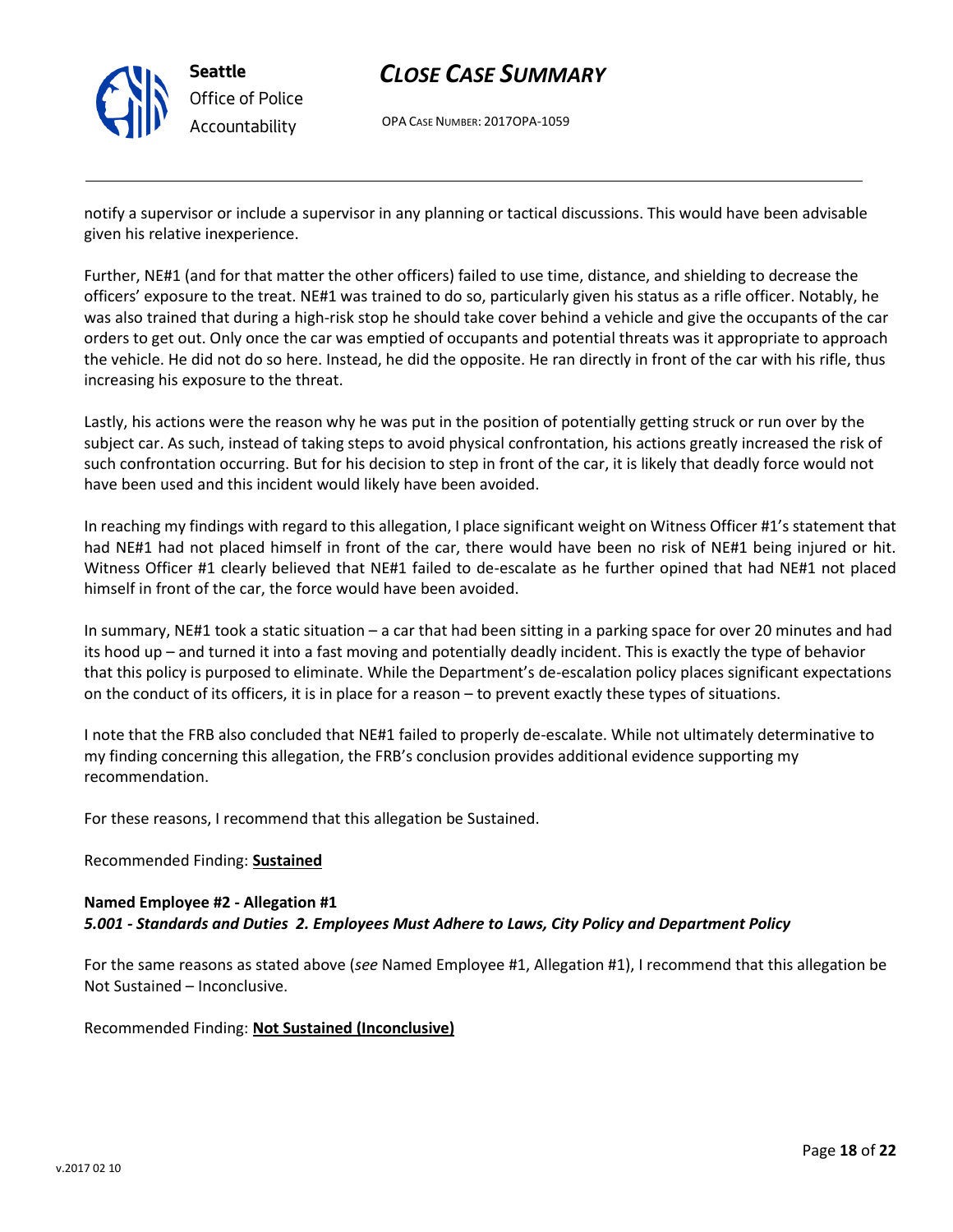

OPA CASE NUMBER: 2017OPA-1059

### **Named Employee #2 - Allegation #2** *8.200 - Using Force 1. Use of Force: When Authorized*

As with NE#1, I find that the totality of the force used by NE#2 was not reasonable, necessary, and proportional, and was thus inconsistent with policy.

### **A. The First Volley of Shots**

### *1. Reasonableness Factor*

With regard to the first volley of shots, NE#2 stated that she fired because she perceived that NE#1 had been hit, had gone to the ground, and was at risk of serious physical harm or death. While this did not actually occur, NE#2 contended that this was her reasonable perception at the time. I note that NE#2 fired her first two shots while NE#1 was still in front of the car. NE#2 then fired multiple shots into the driver's side window in order to ensure that NE#1 was not killed.

In doing so, NE#2, like NE#1, also subjected the other occupants of the car to risk of death. However, at the time she fired her first shots of the first volley, she did reasonably perceive an imminent threat to NE#1 given his position in front of the car and the fact that the car was pulling out towards him. While this was due to NE#1's poor tactics and decision-making, NE#1's failures do not cause NE#2's initial force to be unreasonable.

### *2. Necessary Factor*

Based on NE#2's account, she did not believe that there was a reasonable alternative to firing her handgun at the time she saw NE#1 in front of the car and the car was pulling towards him. Moreover, I find that she believed that the force she used was a reasonable degree of force that was necessary to prevent NE#1 from being harmed or killed.

### *3. Proportionality Factor*

Lastly, viewing the facts in the light most favorable to NE#2, I find that her initial force was proportional to the threat she perceived towards NE#1. Again, she believed that the subject was about to immediately harm or kill NE#1. Notably, she explained that she thought that NE#1 had been hit and had gone down to the ground at the time she fired. While she was ultimately incorrect in this regard, this does not necessarily mean that the force was not proportional.

As such, I find that the first volley of shots by NE#2 was arguably within policy.

### **B. The Second Volley of Shots**

I reach a different conclusion, however, on the second volley of shots. I find that this second volley was clearly outside of policy.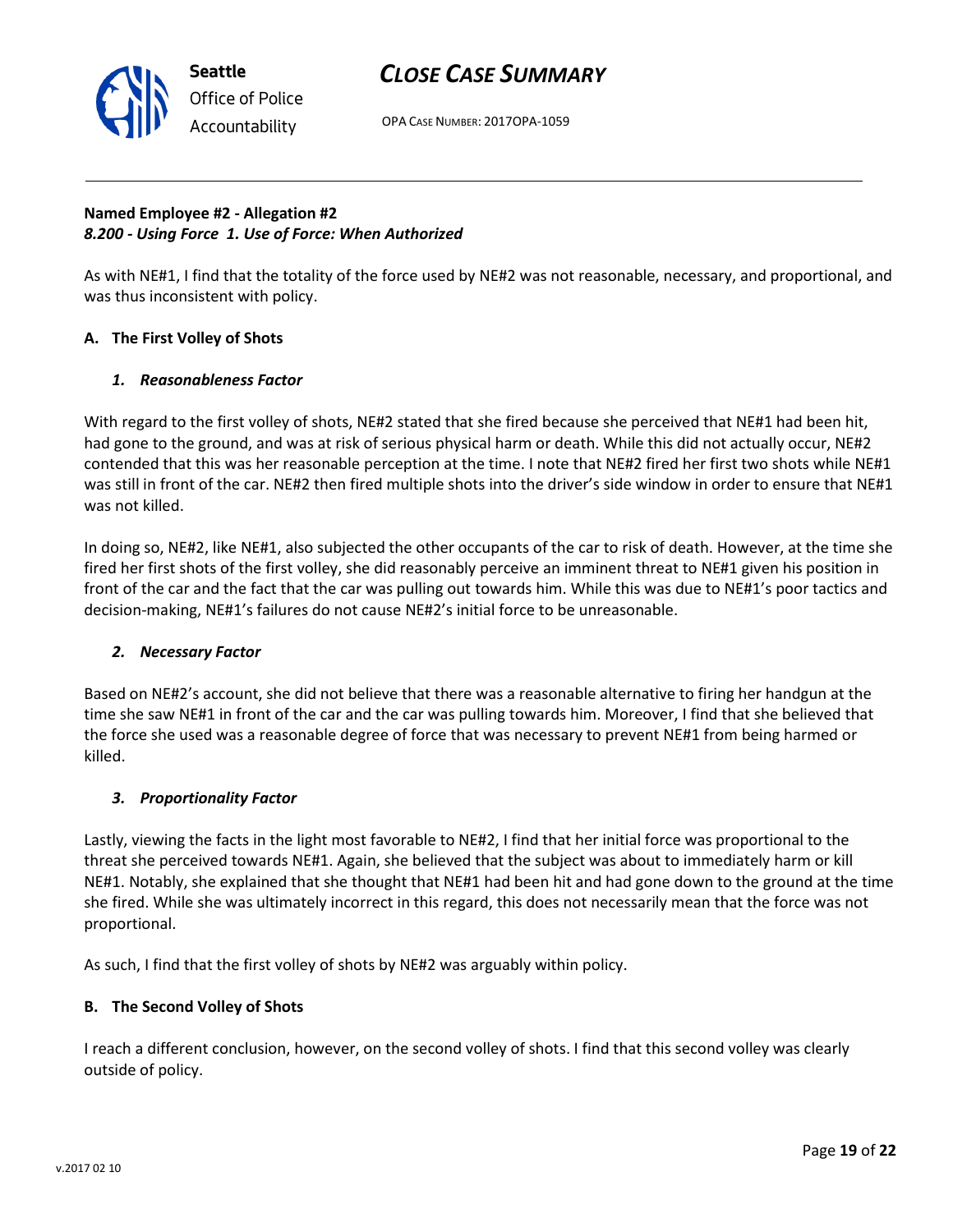OPA CASE NUMBER: 2017OPA-1059

## *1. Reasonableness Factor*

First, at the time NE#2 fired the first of the second volley of shots, the subject car was driving away from her northbound down the alley. At that time, the car was not backing towards her or NE#1. Moreover, even had the car been reversing towards her, she was to the back left of the car and outside of its path.

Second, there was no imminent threat of harm to either NE#2 or any of the other involved officers. While NE#2 argued that there was an ongoing threat to herself and NE#1 at the time, the video and NE#1's own statement contradicts that contention. Moreover, as discussed more fully herein, any potential threat to civilians/pedestrians or other officers who might be responding to the scene was speculative. There was no concrete evidence that this would occur and certainly not sufficient evidence to warrant firing multiple rounds into the back of a car containing three occupants that was driving away from her.

Third, while the car was still attempting to escape, SPD policy dictated that NE#2 should have allowed the car to do so instead of shooting indiscriminately into the rear. This was particularly the case where there was no imminent threat.

Fourth, contrary to her first volley when she stated that she responded to an articulable imminent threat to NE#1, NE#2 had sufficient time to decide whether to fire at the fleeing car. Notably, there were almost four seconds that elapsed from the last shot of the first volley to the first shot of the second volley. NE#2 had enough time to make an informed determination that the car did not pose an imminent threat to her and the other involved officers' safety and to properly decide not to fire.

For these reasons, I believe the second volley of shots to have been unreasonable.

## *2. Necessary Factor*

With regard to whether the force was necessary, there were other actions that NE#2 could have taken instead of firing the second volley of shots. Most notably, she could have escaped to a position of safety, let the car drive away, called in its description and direction of travel, and other units could have attempted to apprehend it. Even if the subject had not been apprehended on that date, the officers had the car's license plate number and could have tracked it down and made an arrest at a later time. These would have been more effective alternatives. Moreover, as stated above, the force actually used was not a reasonable degree of force and, thus, was unnecessary.

## *3. Proportionality Factor*

Lastly, with regard to the proportionality of the force, the force ultimately applied was not commensurate with the threat facing NE#2 at the time or the speculative threat of harm to others were the subject allowed to drive away. As indicated above, not only was the subject put at risk of serious harm or death, but the occupants, who did not pose an imminent threat of harm to NE#2, were as well. At the time the subject was driving away from the officers down the alley, the force used – multiple shots into the rear of the vehicle – was not proportional to the threat posed by the subject and certainly not proportional to the non-existent threat posed by the other occupants.



**Seattle** *Office of Police Accountability*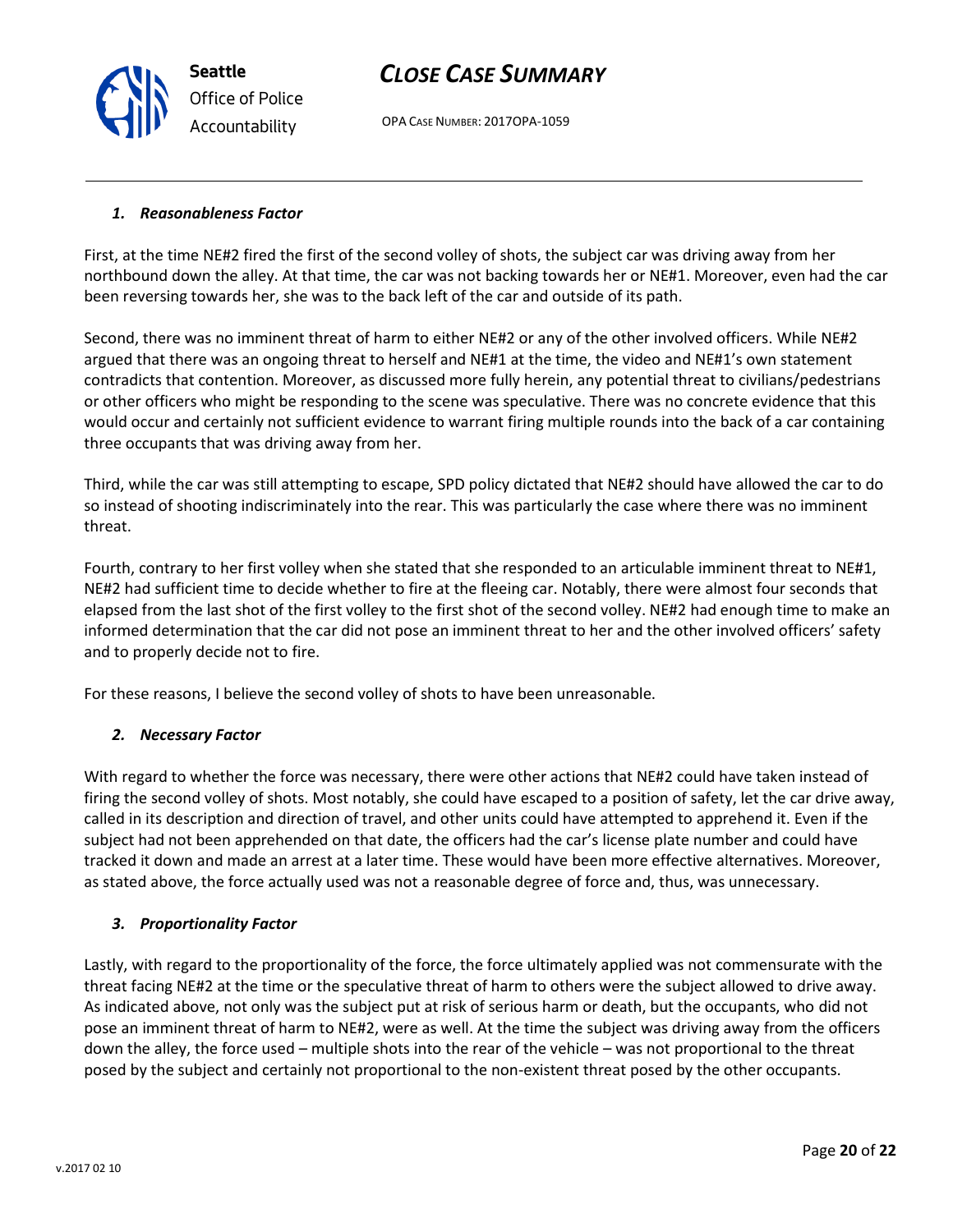

**Seattle** *Office of Police Accountability*

# *CLOSE CASE SUMMARY*

OPA CASE NUMBER: 2017OPA-1059

As discussed above, I find that the second volley of shots by NE#2 was not reasonable, necessary, or proportional. Accordingly, even though I believe that the first volley of shots was arguably within policy, I conclude that the totality of the force used by NE#2 was contrary to policy. For these reasons, I recommend that this allegation be Sustained.

Recommended Finding: **Sustained**

### **Named Employee #2 - Allegation #3** *8.200 - Using Force 4. Use of Deadly Force*

For the same reasons as stated above (*see* Named Employee #1, Allegation #3), I recommend that this allegation be Sustained.

Recommended Finding: **Sustained**

### **Named Employee #2 - Allegation #4**

### *8.200 - Using Force 5. Deadly Force May Be Used to Prevent the Escape of a Fleeing Suspect Only When an Objectively Reasonable Officer Would Believe That it Is Necessary and [...]*

For the same reasons as stated above (*see* Named Employee #1, Allegation #4), I recommend that this allegation be Sustained.

Recommended Finding: **Sustained**

### **Named Employee #2 - Allegation #5** *8.300-POL-4 Use of Force - FIREARMS 8. Officers Shall Not Fire at or From a Moving Vehicle*

As discussed in the context of NE#1 (*see* Named Employee #1, Allegation #5), at the time the second volley of shots were fired, the vehicle was driving away from NE#2. There was no risk of imminent physical harm to her or any of the other involved officers and she had a means of escape. NE#2 contended that the vehicle backed several feet towards her; however, this is simply inconsistent with the video. Moreover, NE#2 did not fire at that point. Indeed, she did not do so until the vehicle was pulling away. In addition, there was no imminent threat at that time to civilians/pedestrians or other officers not yet on the scene. Any perceived threat was unreasonable and speculative. It further did not provide a basis for NE#2 to shoot indiscriminately into the car and put the subject and the occupants at risk of death. Lastly, the second volley of shots were fired northbound after the fleeing vehicle and directly towards the front of a row of homes. It was not inconceivable that a bullet could have missed the vehicle and harmed a civilian in one of those homes. This was an unacceptable risk of harm.

This policy envisions that officers will deviate from its prohibition when there is a vehicle bearing down on them or imminently threatening the life of another officer or civilian. The policy does not anticipate that officers will fire into the back of a vehicle that is driving away from them and where there is no clear risk of harm to anyone else. In this case, and as discussed above, NE#2's second volley of shots violated policy and the Department's expectations, tactics, and training. As such, I recommend that this allegation be Sustained.